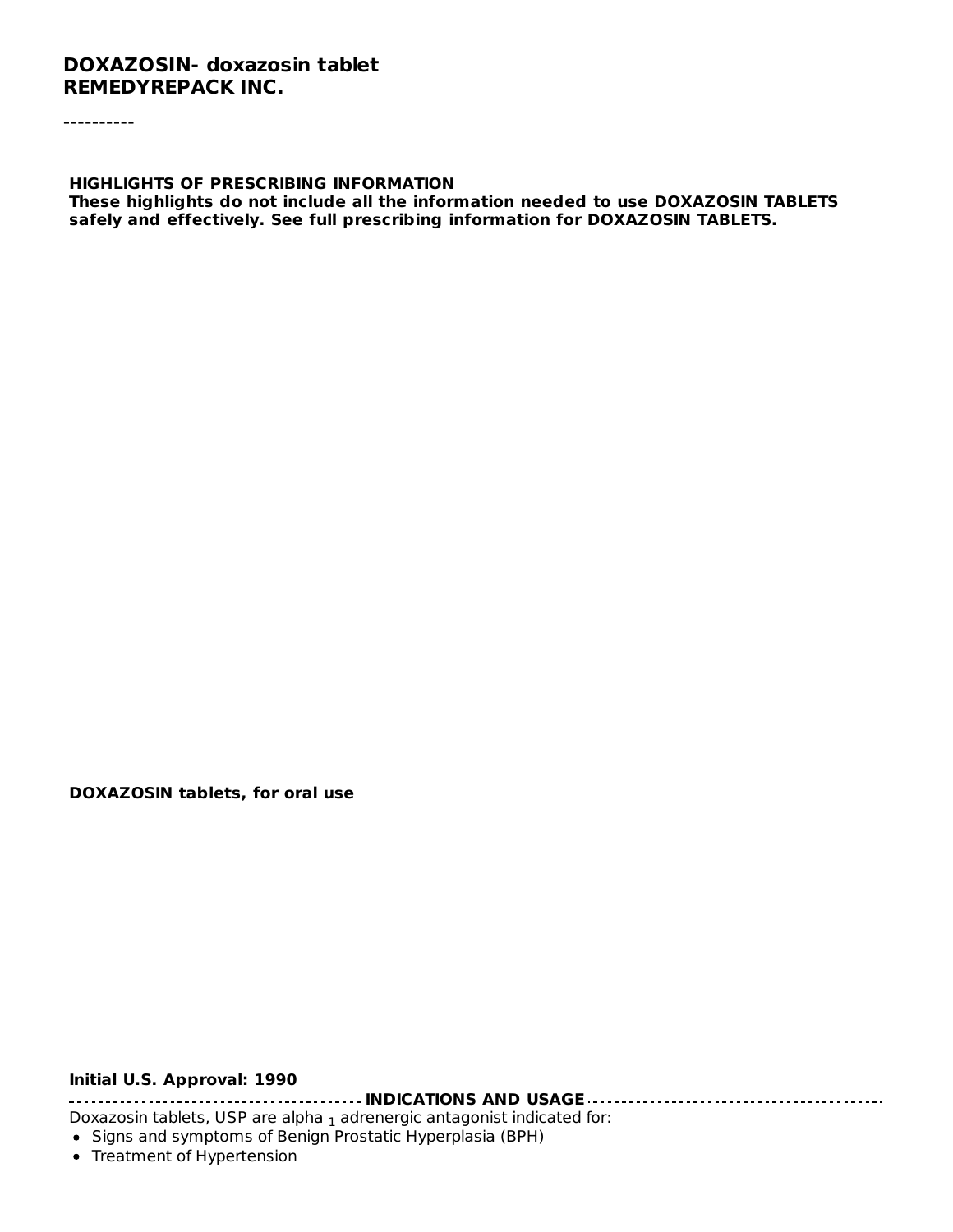| • For the treatment of BPH: Initiate therapy at 1 mg once daily. Dose maybe titrated at 1 to 2 week<br>intervals, up to 8 mg once daily. (2.2)                                      |
|-------------------------------------------------------------------------------------------------------------------------------------------------------------------------------------|
| • For the treatment hypertension: Initiate therapy at 1 mg once daily. Dose may be titrated as needed,<br>up to 16 mg once daily. (2.3)                                             |
|                                                                                                                                                                                     |
| Tablets: 1 mg, 2 mg, 4 mg, 8 mg.                                                                                                                                                    |
|                                                                                                                                                                                     |
| • Hypersensitivity to doxazosin, other quinazolines, or any other ingredient in doxazosin tablets. (4)                                                                              |
|                                                                                                                                                                                     |
| • Postural hypotension with or without syncope may occur. (5.1)                                                                                                                     |
| • Risk of Intraoperative Floppy Iris Syndrome during cataract surgery. (5.2)                                                                                                        |
| • Screen for the presence of prostate cancer prior to treatment for BPH and at regular intervals<br>afterwards. (5.3)                                                               |
|                                                                                                                                                                                     |
| The most commonly reported adverse reactions from clinical trials are Fatigue, malaise, hypotension, and<br>dizziness. (6.1)                                                        |
| To report SUSPECTED ADVERSE REACTIONS, contact Accord Healthcare Inc. at 1-866-941-<br>7875 or www.accordhealthcare.usor FDA at 1-800-FDA-1088or www.fda.gov/medwatch.              |
|                                                                                                                                                                                     |
| • Strong cytochrome P450 (CYP) 3A inhibitors may increase exposure to doxazosin and increased risk of<br>hypotension (7.1)                                                          |
| • Concomitant administration of doxazosin with a phosphodiesterase-5 (PDE-5) inhibitor can result in<br>additive blood pressure lowering effects and symptomatic hypotension. (7.2) |
|                                                                                                                                                                                     |
| • Hepatic Impairment: Monitor for hypotension. (8.6, 12.3)                                                                                                                          |

#### **See 17 for PATIENT COUNSELING INFORMATION and FDA-approved patient labeling. Revised: 3/2022**

#### **FULL PRESCRIBING INFORMATION: CONTENTS\***

#### **1 INDICATIONS AND USAGE**

- 1.1 Benign Prostatic Hyperplasia (BPH)
- 1.2 Hypertension

#### **2 DOSAGE AND ADMINISTRATION**

- 2.1 Dosing Information
- 2.2 Benign Prostatic Hyperplasia
- 2.3 Hypertension

#### **3 DOSAGE FORMS AND STRENGTHS**

#### **4 CONTRAINDICATIONS**

# **5 WARNINGS AND PRECAUTIONS**

- 5.1 Postural Hypotension
- 5.2 Cataract Surgery
- 5.3 Prostate Cancer
- 5.4 Priapism

# **6 ADVERSE REACTIONS**

6.1 Clinical Trials Experience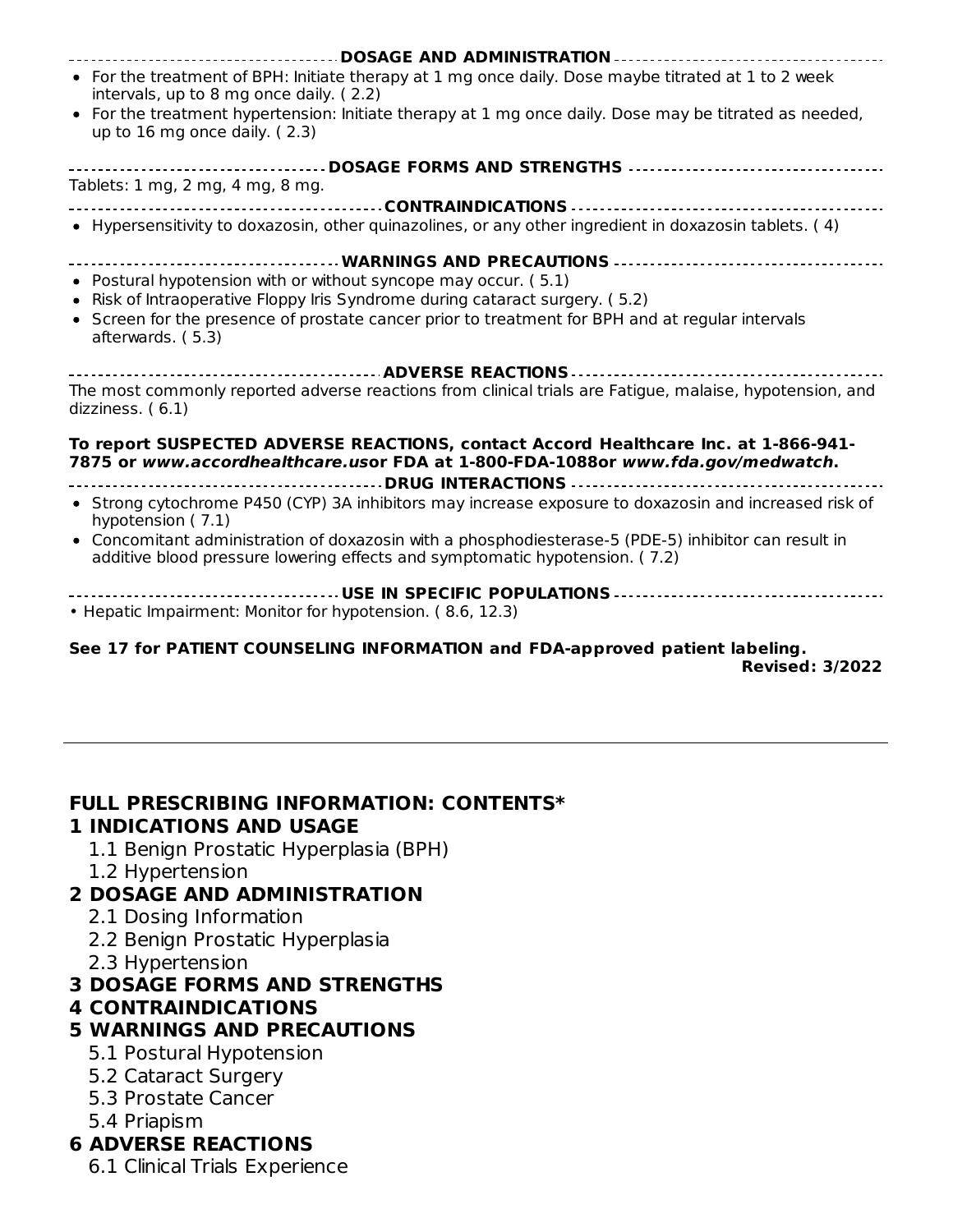6.2 Postmarketing Experience

### **7 DRUG INTERACTIONS**

- 7.1 CYP 3A Inhibitors
- 7.2 Phosphodiesterase-5 (PDE-5) inhibitors

### **8 USE IN SPECIFIC POPULATIONS**

- 8.1 Pregnancy
- 8.2 Lactation
- 8.4 Pediatric Use
- 8.5 Geriatric Use
- 8.6 Hepatic Impairment

#### **10 OVERDOSAGE**

#### **11 DESCRIPTION**

# **12 CLINICAL PHARMACOLOGY**

- 12.1 Mechanism of Action
- 12.2 Pharmacodynamics
- 12.3 Pharmacokinetics

# **13 NONCLINICAL TOXICOLOGY**

- 13.1 Carcinogenesis, Mutagenesis, Impairment of Fertility
- 13.2 Animal Toxicology and Pharmacology

#### **14 CLINICAL STUDIES**

- 14.1 Benign Prostatic Hyperplasia (BPH)
- 14.2 Hypertension

# **16 HOW SUPPLIED/STORAGE AND HANDLING**

#### **17 PATIENT COUNSELING INFORMATION**

 $\ast$  Sections or subsections omitted from the full prescribing information are not listed.

# **FULL PRESCRIBING INFORMATION**

# **1 INDICATIONS AND USAGE**

# **1.1 Benign Prostatic Hyperplasia (BPH)**

Doxazosin tablets, USP are indicated for the treatment of the signs and symptoms of BPH.

# **1.2 Hypertension**

Doxazosin tablets, USP are indicated for the treatment of hypertension, to lower blood pressure. Lowering blood pressure reduces the risk of fatal and nonfatal cardiovascular events, primarily strokes and myocardial infarctions. These benefits have been seen in controlled trials of antihypertensive drugs from a wide variety of pharmacologic classes, including this drug.

Control of high blood pressure should be part of comprehensive cardiovascular risk management, including, as appropriate, lipid control, diabetes management, antithrombotic therapy, smoking cessation, exercise, and limited sodium intake. Many patients will require more than one drug to achieve blood pressure goals. For specific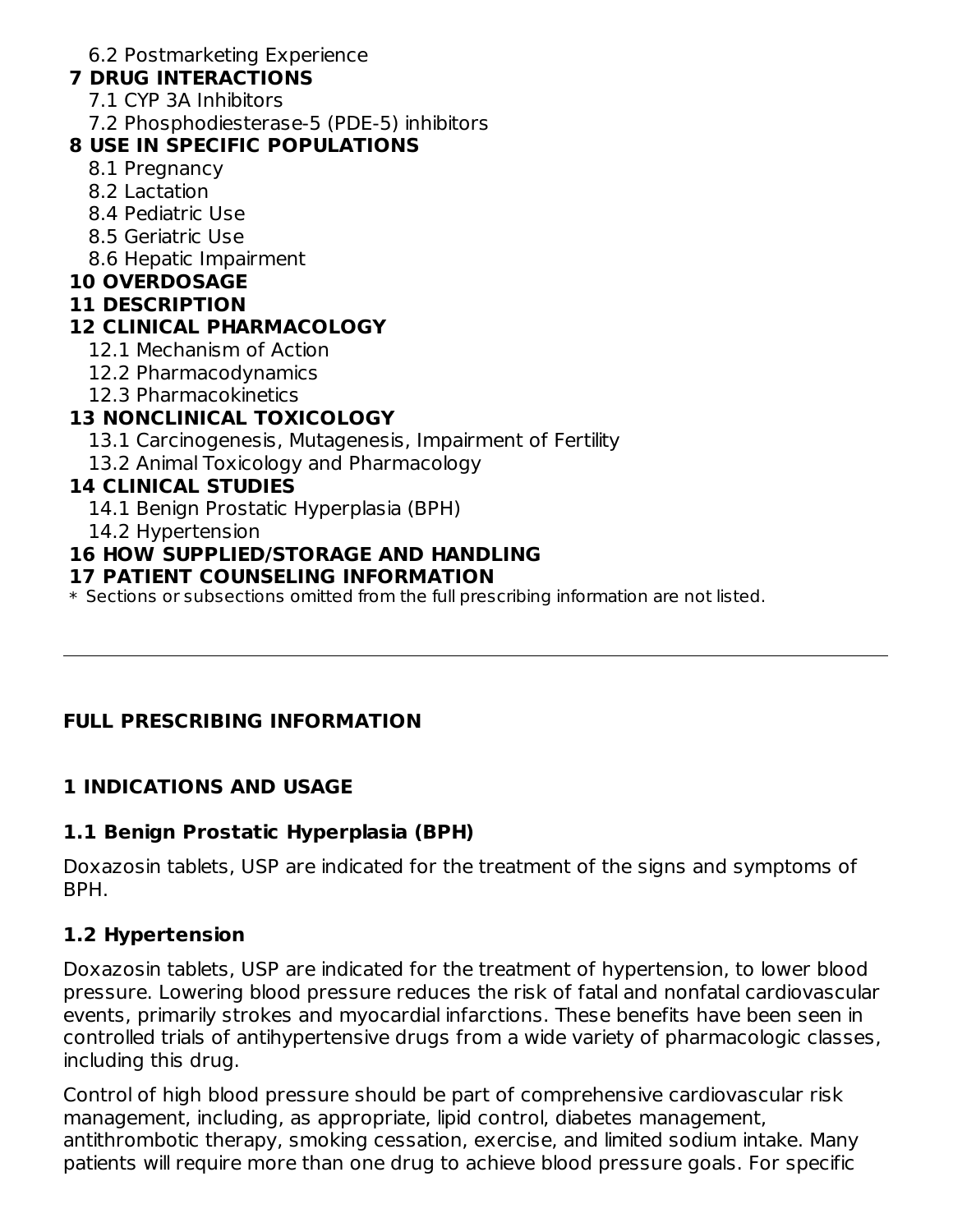advice on goals and management, see published guidelines, such as those of the National High Blood Pressure Education Program's Joint National Committee on Prevention, Detection, Evaluation, and Treatment of High Blood Pressure (JNC).

Numerous antihypertensive drugs, from a variety of pharmacologic classes and with different mechanisms of action, have been shown in randomized controlled trials to reduce cardiovascular morbidity and mortality, and it can be concluded that it is blood pressure reduction, and not some other pharmacologic property of the drugs, that is largely responsible for those benefits. The largest and most consistent cardiovascular outcome benefit has been a reduction in the risk of stroke, but reductions in myocardial infarction and cardiovascular mortality also have been seen regularly.

Elevated systolic or diastolic pressure causes increased cardiovascular risk, and the absolute risk increase per mmHg is greater at higher blood pressures, so that even modest reductions of severe hypertension can provide substantial benefit. Relative risk reduction from blood pressure reduction is similar across populations with varying absolute risk, so the absolute benefit is greater in patients who are at higher risk independent of their hypertension (for example, patients with diabetes or hyperlipidemia), and such patients would be expected to benefit from more aggressive treatment to a lower blood pressure goal.

Some antihypertensive drugs have smaller blood pressure effects (as monotherapy) in black patients, and many antihypertensive drugs have additional approved indications and effects (e.g., on angina, heart failure, or diabetic kidney disease). These considerations may guide selection of therapy.

Doxazosin tablets, USP may be used alone or in combination with other antihypertensives.

# **2 DOSAGE AND ADMINISTRATION**

# **2.1 Dosing Information**

Following the initial dose and with each dose increase of doxazosin tablets, monitor blood pressure for at least 6 hours following administration. If doxazosin tablets administration is discontinued for several days, therapy should be restarted using the initial dosing regimen.

# **2.2 Benign Prostatic Hyperplasia**

The recommended initial dosage of doxazosin tablets is 1 mg given once daily either in the morning or evening.

Depending on the individual patient's urodynamics and BPH symptomatology, the dose may be titrated at 1 to 2 week intervals to 2 mg, and thereafter to 4 mg and 8 mg once daily. The maximum recommended dose for BPH is 8 mg once daily.

Routinely monitor blood pressure in these patients.

# **2.3 Hypertension**

The initial dosage of doxazosin tablets is 1 mg given once daily. Daily dosage may be doubled up 16 mg once daily, as needed, to achieve the desired reduction in blood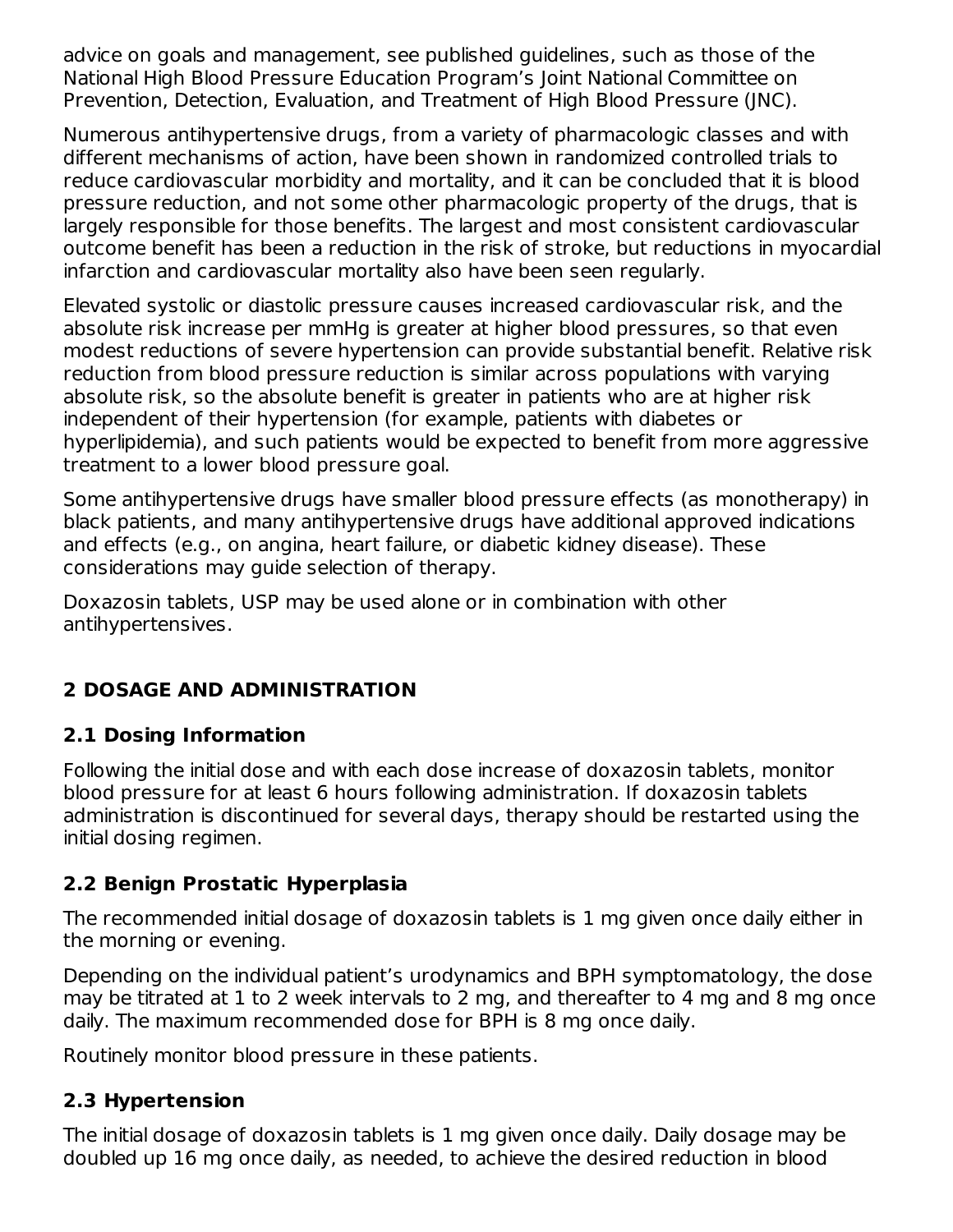### **3 DOSAGE FORMS AND STRENGTHS**

Doxazosin tablets, USP are available as functionally scored tablets in following strengths:

1 mg: White to off white, round, biconvex uncoated tablets, debossed with "C3" on one side and breakline on other side.

2 mg: Cream to yellow colored, round, biconvex uncoated tablets, debossed with "C7" on one side and breakline on other side; may have mottled appearance.

4 mg: Cream to yellow colored, round, biconvex uncoated tablets, debossed with "C4" on one side and breakline on other side; may have mottled appearance.

8 mg: White to off white, round, biconvex, uncoated tablets, debossed with "C5" on one side and breakline on other side.

# **4 CONTRAINDICATIONS**

The use of doxazosin tablets is contraindicated in patients with a hypersensitivity to doxazosin, other quinazolines (e.g., prazosin, terazosin), or any of its components.

# **5 WARNINGS AND PRECAUTIONS**

# **5.1 Postural Hypotension**

Postural hypotension with or without symptoms (e.g., dizziness) may develop within a few hours following administration of doxazosin. However, infrequently, symptomatic postural hypotension has also been reported later than a few hours after dosing. As with other alpha-blockers, there is a potential for syncope, especially after the initial dose or after an increase in dosage strength. Advise patient how to avoid symptoms resulting from postural hypotension and what measures to take should they develop.

Concomitant administration of doxazosin with a PDE-5 inhibitor can result in additive blood pressure lowering effects and symptomatic hypotension.

# **5.2 Cataract Surgery**

Intraoperative Floppy Iris Syndrome (IFIS) has been observed during cataract surgery in some patients on or previously treated with alpha  $_{\rm 1}$  blockers. This variant of small pupil syndrome is characterized by the combination of a flaccid iris that billows in response to intraoperative irrigation currents, progressive intraoperative miosis despite preoperative dilation with standard mydriatic drugs, and potential prolapse of the iris toward the phacoemulsification incisions. The patient's surgeon should be prepared for possible modifications to their surgical technique, such as the utilization of iris hooks, iris dilator rings, or viscoelastic substances. There does not appear to be a benefit of stopping alpha  $_{\rm 1}$  blocker therapy prior to cataract surgery.

# **5.3 Prostate Cancer**

Carcinoma of the prostate causes many of the symptoms associated with BPH and the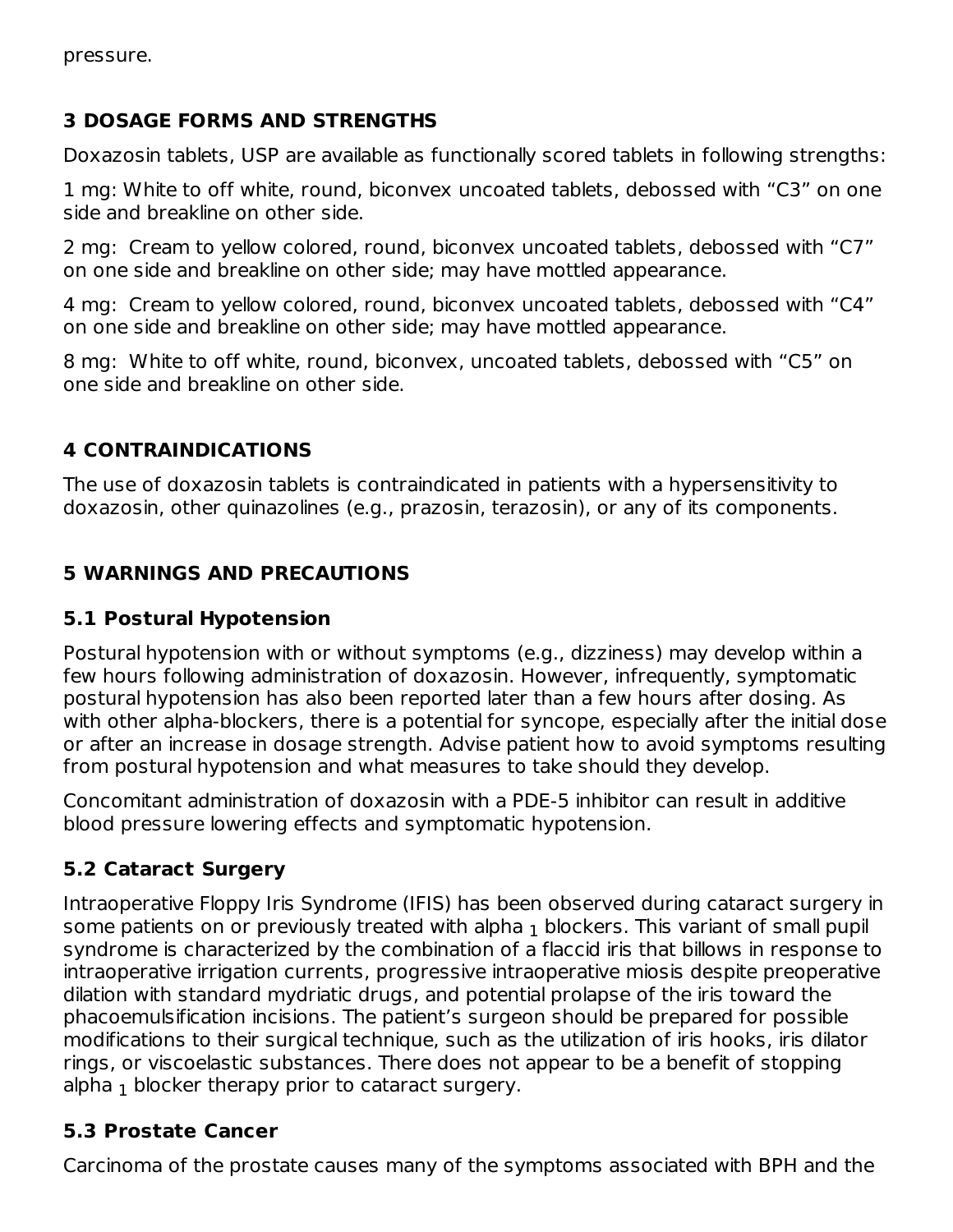two disorders frequently co-exist. Carcinoma of the prostate should therefore be ruled out prior to commencing therapy with doxazosin for the treatment of BPH.

### **5.4 Priapism**

Alpha  $_{\rm 1}$  antagonists, including doxazosin, have been associated with priapism (painful penile erection, sustained for hours and unrelieved by sexual intercourse or masturbation). This condition can lead to permanent impotence if not promptly treated.

# **6 ADVERSE REACTIONS**

# **6.1 Clinical Trials Experience**

Because clinical trials are conducted under widely varying conditions, adverse reaction rates observed in the clinical trials of a drug cannot be directly compared to rates in the clinical trials of another drug and may not reflect the rates observed in practice.

#### Benign Prostatic Hyperplasia (BPH)

The incidence of adverse events has been ascertained from worldwide clinical trials in 965 BPH patients. The incidence rates presented below (Table 2) are based on combined data from seven placebo-controlled trials involving once-daily administration of doxazosin in doses of 1 mg to 16 mg in hypertensives and 0.5 mg to 8 mg in normotensives. Adverse reactions occurring more than 1% more frequently in BPH patients treated with doxazosin vs placebo are summarized in Table 1.

#### **Table 1. Adverse Reactions Occurring more than 1% More Frequently in BPH Patients Treated with Doxazosin Versus Placebo**

|                                                  | Doxazosin | <b>Placebo</b> |
|--------------------------------------------------|-----------|----------------|
| <b>BODY SYSTEM</b>                               | $N = 665$ | $N = 300$      |
| <b>NERVOUS SYSTEM DISORDERS</b>                  |           |                |
| Dizziness $†$                                    | 15.6%     | 9.0%           |
| Somnolence                                       | 3.0%      | 1.0%           |
| <b>CARDIAC DISORDERS</b>                         |           |                |
| Hypotension                                      | 1.7%      | $0\%$          |
| RESPIRATORY, THORACIC AND MEDIASTINAL DISORDERS  |           |                |
| Dyspnoea                                         | 2.6%      | 0.3%           |
| <b>GASTROINTESTINAL DISORDERS</b>                |           |                |
| Dry Mouth                                        | 1.4%      | 0.3%           |
| <b>GENERAL DISORDERS AND ADMINISTRATION SITE</b> |           |                |
| <b>CONDITIONS</b>                                |           |                |
| Fatigue                                          | 8.0%      | 1.7%           |
| Oedema                                           | 2.7%      | 0.7%           |

#### <sup>†</sup>Includes vertigo

Other adverse reactions occurring less than 1% more frequently in BPH patients treated with doxazosin vs placebo but plausibly related to doxazosin include: palpitations.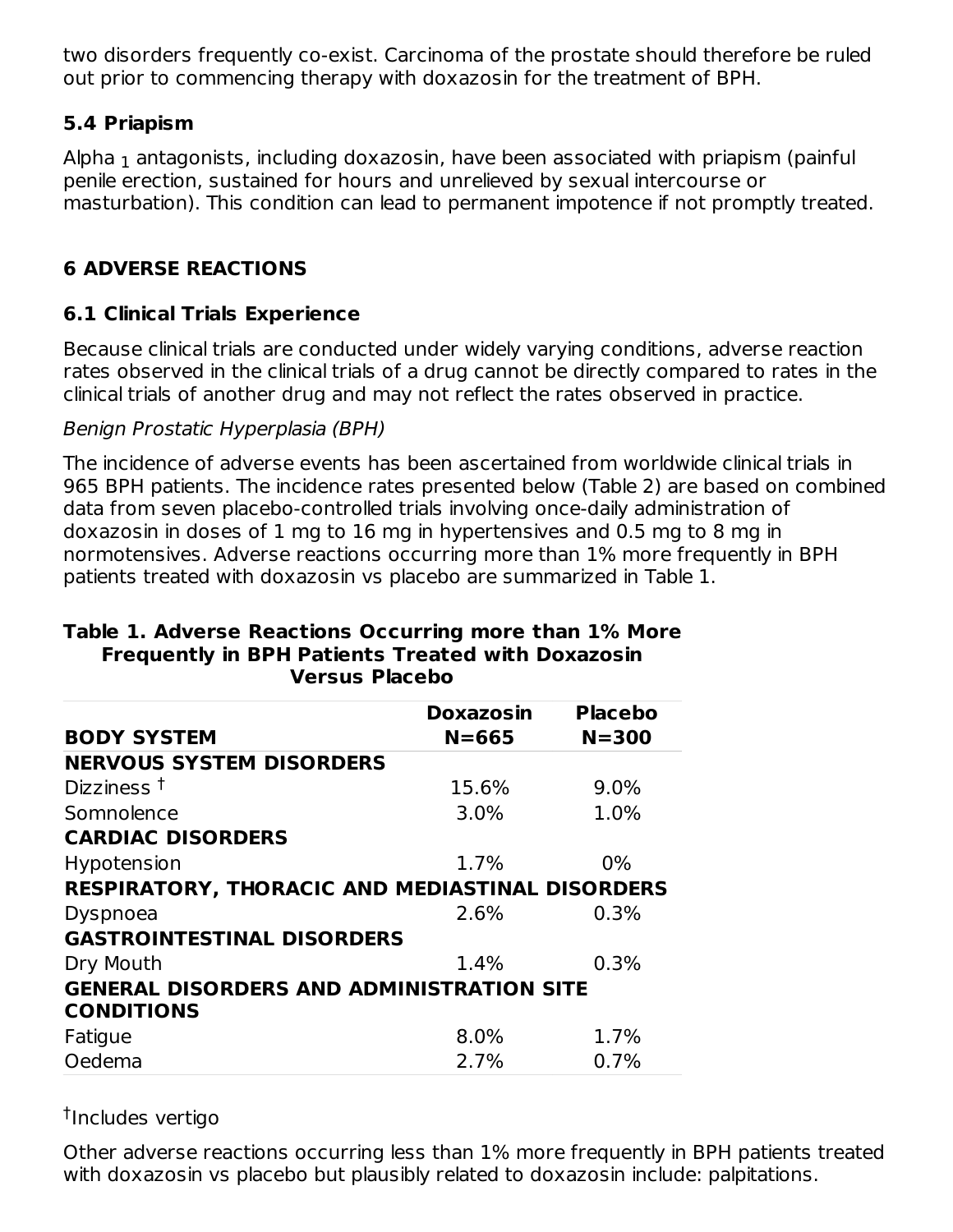#### Hypertension

Doxazosin has been administered to approximately 4000 hypertensive patients in clinical trials, of whom 1679 were included in the hypertension clinical development program. In placebo-controlled studies, adverse events occurred in 49% and 40% of patients in the doxazosin and placebo groups, respectively, and led to discontinuation in 2% of patients in each group.

Adverse reactions occurring more than 1% more frequently in hypertensive patients treated with doxazosin vs placebo are summarized in Table 2. Postural effects and edema appeared to be dose-related. The prevalence rates presented below are based on combined data from placebo-controlled studies involving once-daily administration of doxazosin at doses ranging from 1 mg to 16 mg.

#### **Table 2. Adverse Reactions Occurring more than 1% More Frequently in Hypertensive Patients Treated with Doxazosin versus Placebo**

|                                                        | <b>Doxazosin</b> | <b>Placebo</b> |
|--------------------------------------------------------|------------------|----------------|
| <b>BODY SYSTEM</b>                                     | $N = 339$        | $N = 336$      |
| <b>NERVOUS SYSTEM DISORDERS</b>                        |                  |                |
| <b>Dizziness</b>                                       | 19%              | 9%             |
| Somnolence                                             | 5%               | $1\%$          |
| <b>RESPIRATORY, THORACIC AND MEDIASTINAL DISORDERS</b> |                  |                |
| <b>Rhinitis</b>                                        | 3%               | $1\%$          |
| <b>RENAL AND URINARY DISORDERS</b>                     |                  |                |
| Polyuria                                               | 2%               | 0%             |
| <b>REPRODUCTIVE SYSTEM AND BREAST DISORDERS</b>        |                  |                |
| <b>GENERAL DISORDERS AND ADMINISTRATION SITE</b>       |                  |                |
| <b>CONDITIONS</b>                                      |                  |                |
| Fatigue / Malaise                                      | 12%              | 6%             |

Other adverse reactions occurring less than 1% more frequently in hypertensive patients treated with doxazosin vs placebo but plausibly related to doxazosin use include vertigo, hypotension, hot flushes, epistaxis and oedema.

Doxazosin has been associated with decreases in white blood cell counts

Laboratory changes observed in clinical studies

Leukopenia/Neutropenia: Decreases in mean white blood cell (WBC) and mean neutrophil count were observed in controlled clinical trials of hypertensive patients receiving doxazosin. In cases where follow-up was available, WBC and neutrophils counts returned to normal after discontinuation of doxazosin. No patients became symptomatic as a result of the low WBC or neutrophil counts.

# **6.2 Postmarketing Experience**

The following adverse reactions have been identified during post-approval use of doxazosin. Because these reactions are reported voluntarily from a population of uncertain size, it is not always possible to reliably estimate their frequency or establish a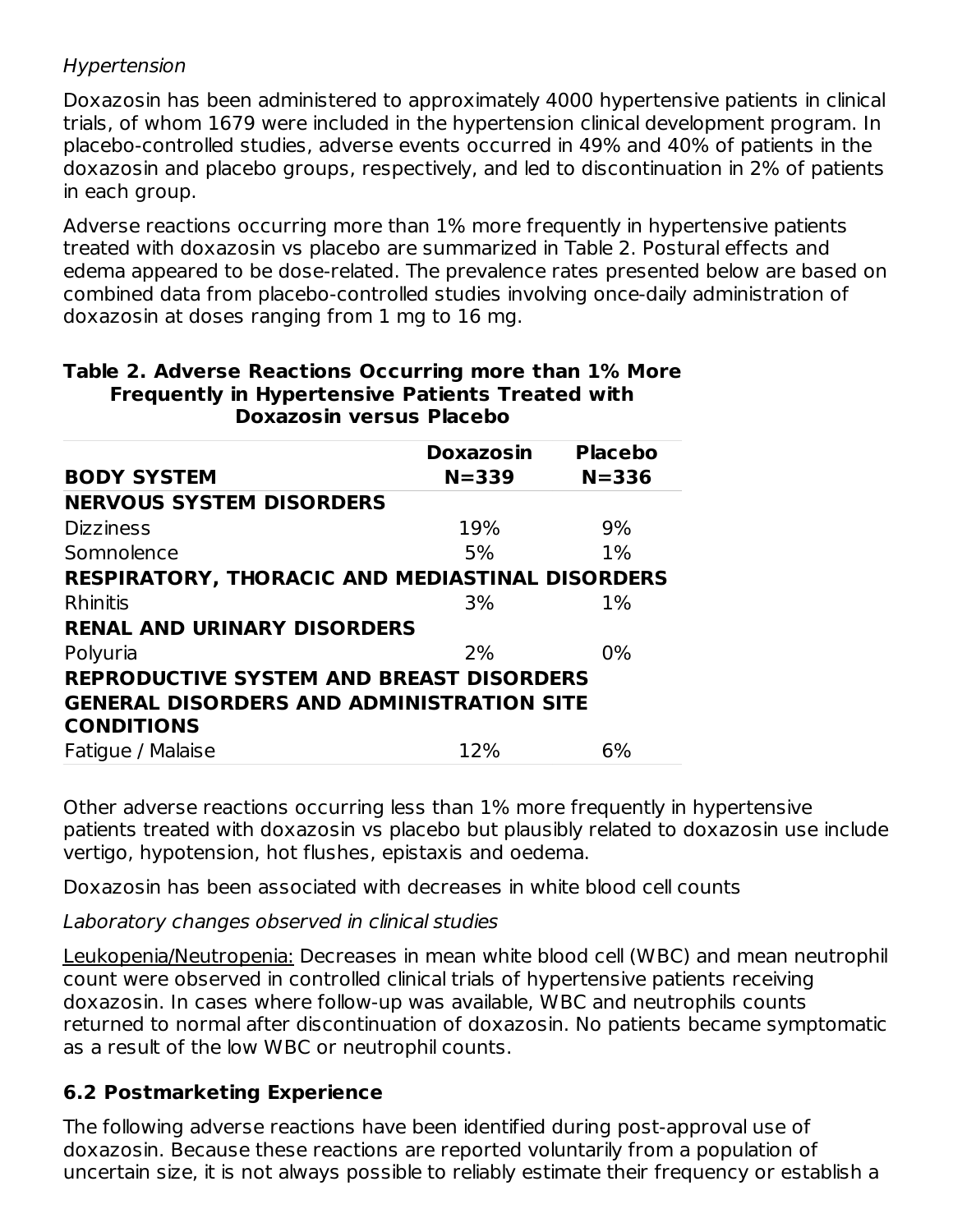causal relationship to drug exposure.

In post-marketing experience, the following additional adverse reactions have been reported:

Blood and Lymphatic System Disorders: leukopenia, thrombocytopenia;

Immune System Disorders: allergic reaction;

Nervous System Disorders: hypoesthesia;

Eye Disorders: Intraoperative Floppy Iris Syndrome [ see Warnings and Precautions (5.2)].

Cardiac Disorders: bradycardia;

Respiratory, Thoracic and Mediastinal Disorders: bronchospasm aggravated;

Gastrointestinal Disorders: vomiting;

Hepatobiliary Disorders: cholestasis, hepatitis cholestatic;

Skin and Subcutaneous Tissue Disorders: urticaria;

Musculoskeletal and Connective Tissue Disorders: muscle cramps, muscle weakness;

Renal and Urinary Disorders: hematuria, micturition disorder, micturition frequency, nocturia;

Reproductive System and Breast Disorders: gynecomastia, priapism.

# **7 DRUG INTERACTIONS**

# **7.1 CYP 3A Inhibitors**

In vitro studies suggest that doxazosin is a substrate of CYP 3A4. Strong CYP3A inhibitors may increase exposure to doxazosin. Monitor blood pressure and for symptoms of hypotension when doxazosin is used concomitantly with strong CYP3A inhibitors [see Clinical Pharmacology (12.3)] .

# **7.2 Phosphodiesterase-5 (PDE-5) inhibitors**

Concomitant administration of doxazosin with a phosphodiesterase-5 (PDE-5) inhibitor can result in additive blood pressure lowering effects and symptomatic hypotension. Monitor blood pressure and for symptoms of hypotension [see Warnings and Precautions (5.1)] .

# **8 USE IN SPECIFIC POPULATIONS**

# **8.1 Pregnancy**

# Risk Summary

The limited available data with doxazosin in pregnant women are not sufficient to inform a drug-associated risk for major birth defects and miscarriage. However, untreated hypertension during pregnancy can result in increased maternal risks [see Clinical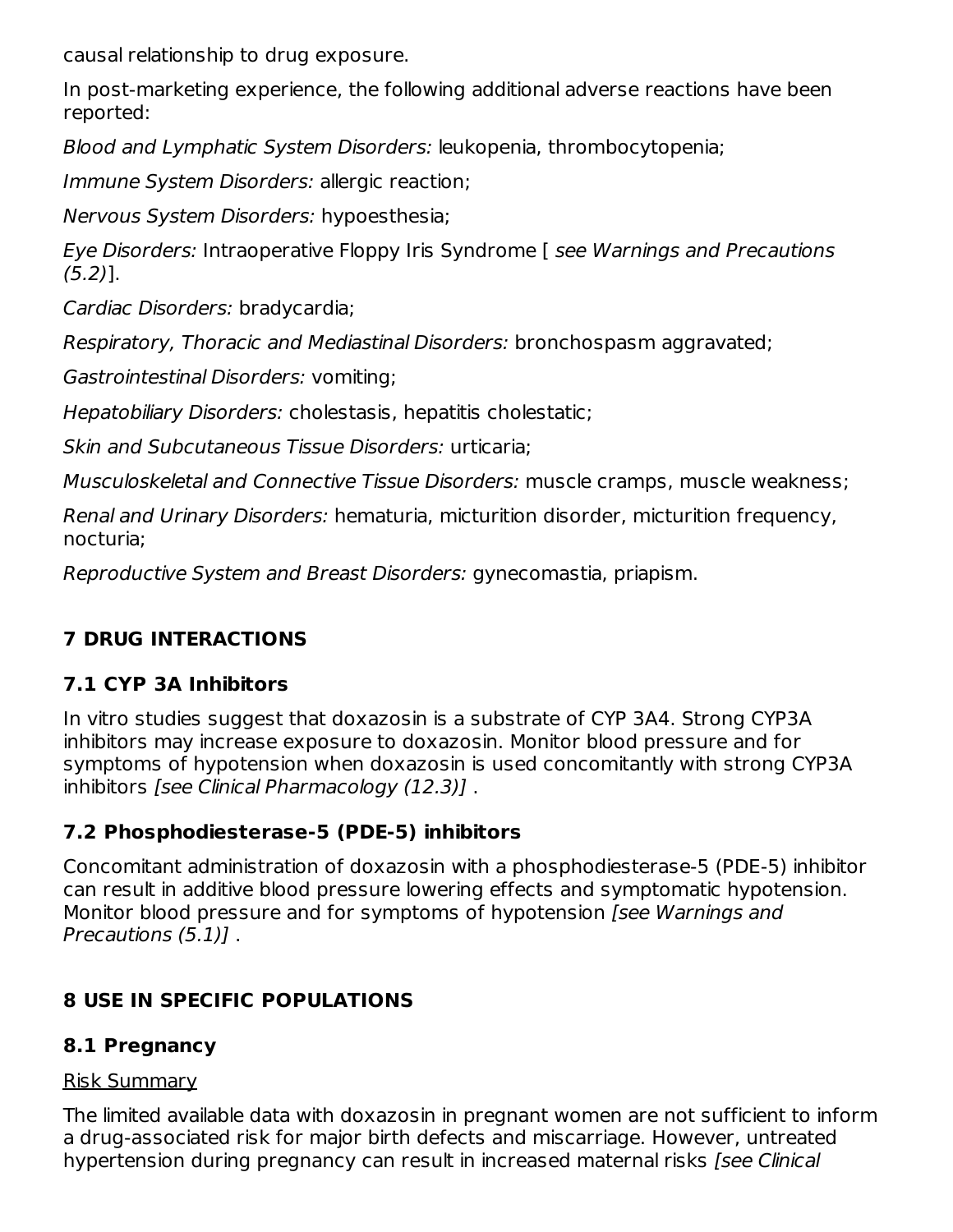Considerations] . In animal reproduction studies, no adverse developmental effects were observed when doxazosin was orally administered to pregnant rabbits and rats during the period of organogenesis at doses of up to 41 mg and 20 mg/kg, respectively (exposures in rabbits and rats were 10 and 4 times, respectively, the human AUC exposures with a 12 mg/day therapeutic dose). A dosage regimen of 82 mg/kg/day in the rabbit was associated with reduced fetal survival [see Data].

The estimated background risk of major birth defects and miscarriage for the indicated population is unknown. In the U.S. general population, the estimated background risk of major birth defects and miscarriage in clinically recognized pregnancies is 2 to 4% and 15 to 20%, respectively.

#### Clinical Considerations

# Disease-associated maternal and/or embryo/fetal risk

Hypertension in pregnancy increases the maternal risk for pre-eclampsia, gestational diabetes, premature delivery, and delivery complications (e.g., need for cesarean section, and post-partum hemorrhage). Hypertension increases the fetal risk for intrauterine growth restriction and intrauterine death.

Data

### Animal Data

Radioactivity was found to cross the placenta following oral administration of labelled doxazosin to pregnant rats. Studies in pregnant rabbits and rats at daily oral doses of up to 41 mg and 20 mg/kg, respectively (plasma drug concentrations of 10 and 4 times, respectively, the human AUC exposures with a 12 mg/day therapeutic dose), have revealed no evidence of adverse developmental effects. A dosage regimen of 82 mg/kg/day in the rabbit was associated with reduced fetal survival. In peri-and postnatal studies in rats, postnatal development at maternal doses of 40 mg or 50 mg/kg/day of doxazosin (about 8 times human AUC exposure with a 12 mg/day therapeutic dose) was delayed, as evidenced by slower body weight gain and slightly later appearance of anatomical features and reflexes.

# **8.2 Lactation**

#### Risk Summary

There is limited information on the presence of doxazosin in human milk *[see Data]*. There is no information on the effects of doxazosin on the breastfeed infant or the effects on milk production.

# Data

A single case study reports that doxazosin is present in human milk, which resulted in an infant dose of less than 1% of the maternal weight-adjusted dosage and a milk/plasma ratio of 0.1. However, these data are insufficient to confirm the presence of doxazosin in human milk.

# **8.4 Pediatric Use**

The safety and effectiveness of doxazosin have not been established in children.

# **8.5 Geriatric Use**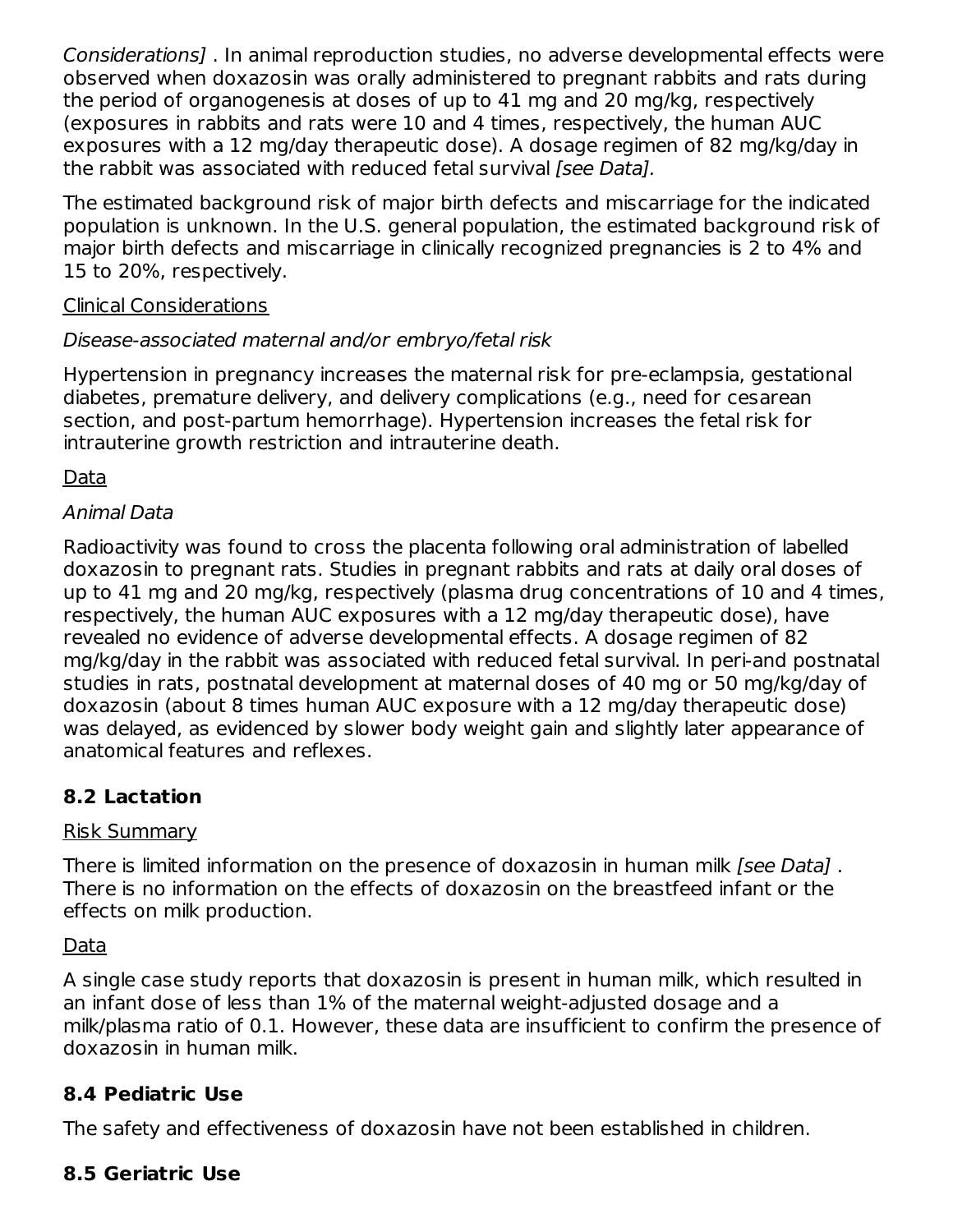Benign Prostatic Hyperplasia (BPH)

The safety and effectiveness profile of doxazosin was similar in the elderly (age  $\geq 65$ years) and younger (age < 65 years) patients.

# Hypertension

Clinical studies of doxazosin did not include sufficient numbers of subjects aged 65 and over to determine whether they respond differently from younger subjects. Other reported clinical experience has not identified differences in responses between the elderly and younger patients.

In general, dose selection for an elderly patient should be cautious, usually starting at the low end of the dosing range, reflecting the greater frequency of decreased hepatic, renal or cardiac function, and of concomitant disease or other drug therapy.

# **8.6 Hepatic Impairment**

Doxazosin is extensively metabolized in the liver. Hepatic impairment is expected to increase exposure to doxazosin. Use of doxazosin in patients with severe hepatic impairment (Child-Pugh Class C) is not recommended. Monitor blood pressure and for symptoms of hypotension in patients with lesser degrees of hepatic impairment (Child-Pugh Class A and B) [see Clinical Pharmacology (12.3)] .

# **10 OVERDOSAGE**

Experience with doxazosin overdosage is limited. Two adolescents, who each intentionally ingested 40 mg doxazosin with diclofenac or acetaminophen, were treated with gastric lavage with activated charcoal and made full recoveries. A two-year-old child who accidently ingested 4 mg doxazosin was treated with gastric lavage and remained normotensive during the five-hour emergency room observation period. A six-month-old child accidentally received a crushed 1 mg tablet of doxazosin and was reported to have been drowsy. A 32-year-old female with chronic renal failure, epilepsy, and depression intentionally ingested 60 mg doxazosin (blood level = 0.9 mcg/mL; normal values in hypertensives  $= 0.02$  mcg/mL); death was attributed to a grand mal seizure resulting from hypotension. A 39-year-old female who ingested 70 mg doxazosin, alcohol, and Dalmane  $^{\circledR}$  (flurazepam) developed hypotension which responded to fluid therapy.

The oral LD  $_{50}$  of doxazosin is greater than  $1000$  mg/kg in mice and rats. The most likely manifestation of overdosage would be hypotension, for which the usual treatment would be intravenous infusion of fluid. As doxazosin is highly protein bound, dialysis would not be indicated.

# **11 DESCRIPTION**

Doxazosin mesylate is a quinazoline compound that is a selective inhibitor of the alpha  $_{\rm 1}$ subtype of alpha-adrenergic receptors. The chemical name of doxazosin mesylate is 1- (4-amino-6,7-dimethoxy-2-quinazolinyl)-4-(1,4-benzodioxan-2-ylcarbonyl) piperazine methanesulfonate. The empirical formula for doxazosin mesylate is C  $_{23}$ H  $_{25}$ N  $_{5}$ O  $_{5}$   $\cdot$ CH  $_4$ O  $_3$ S and the molecular weight is 547.6. It has the following structure:

Doxazosin mesylate is freely soluble in dimethylsulfoxide, soluble in dimethylformamide,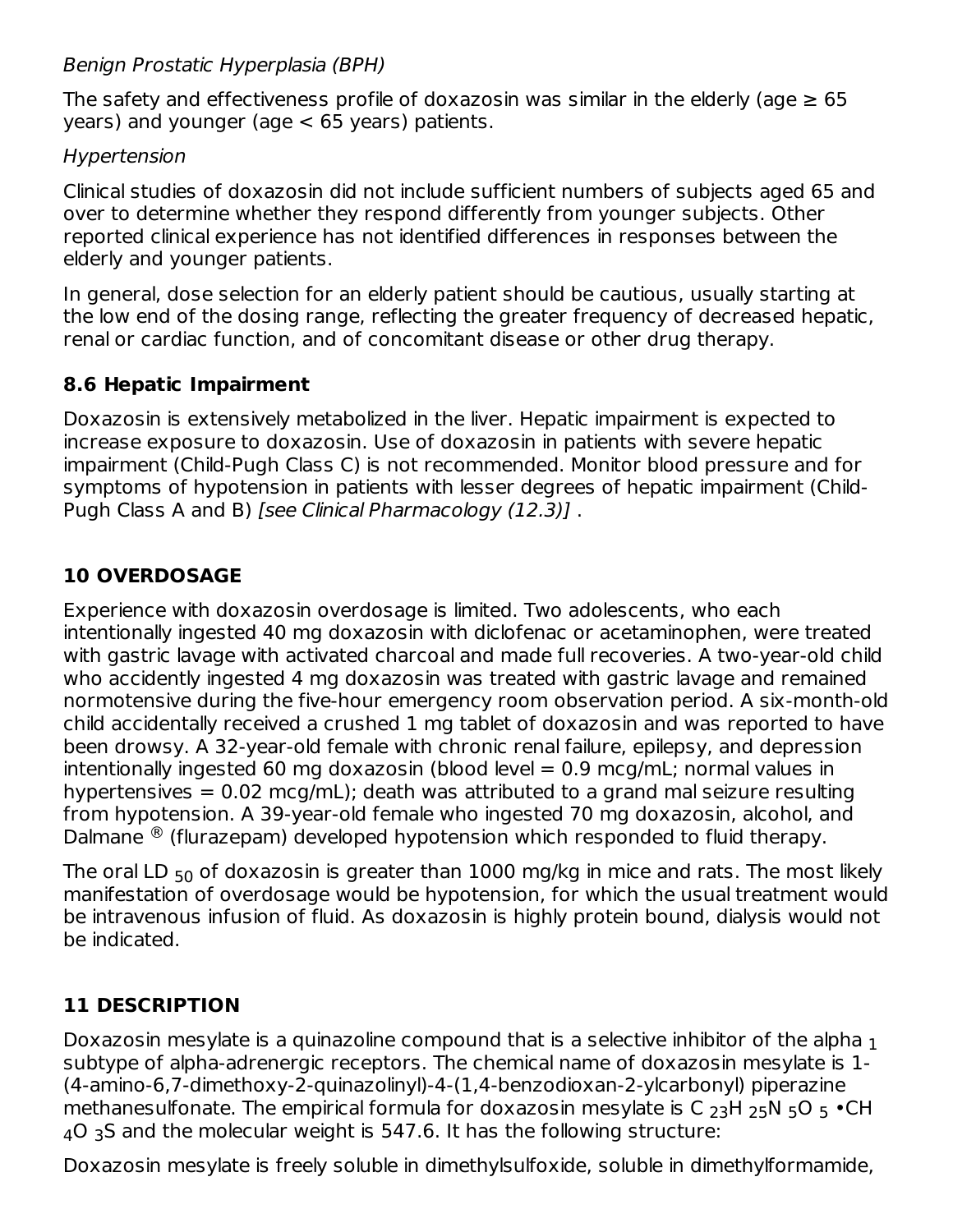slightly soluble in methanol, ethanol, and water (0.8% at 25°C), and very slightly soluble in acetone and methylene chloride. Doxazosin tablets, USP are available as colored tablets for oral use and contain 1 mg (white to off white), 2 mg (cream to yellow), 4 mg (cream to yellow) and 8 mg (white to off white) of doxazosin as the free base.

The inactive ingredients for all tablets are: lactose monohydrate, microcrystalline cellulose, sodium lauryl sulfate, magnesium stearate and sodium starch glycolate. The 2 mg & 4 mg tablet contains ferric oxide yellow.



# **12 CLINICAL PHARMACOLOGY**

# **12.1 Mechanism of Action**

### Benign Prostatic Hyperplasia (BPH)

The symptoms associated with benign prostatic hyperplasia (BPH), such as urinary frequency, nocturia, weak stream, hesitancy, and incomplete emptying are related to two components, anatomical (static) and functional (dynamic). The static component is related to an increase in prostate size caused, in part, by a proliferation of smooth muscle cells in the prostatic stroma. However, the severity of BPH symptoms and the degree of urethral obstruction do not correlate well with the size of the prostate. The dynamic component of BPH is associated with an increase in smooth muscle tone in the prostate and bladder neck. The degree of tone in this area is mediated by the alpha  $_{\rm 1}$ adrenoceptor, which is present in high density in the prostatic stroma, prostatic capsule and bladder neck. Blockade of the alpha  $_{\rm 1}$  receptor decreases urethral resistance and may relieve the obstruction and BPH symptoms and improve urine flow.

# Hypertension

The mechanism of action of doxazosin is selective blockade of the alpha  $_{\rm 1}$ (postjunctional) subtype of adrenergic receptors. Studies in normal human subjects have shown that doxazosin competitively antagonized the pressor effects of phenylephrine (an alpha  $_{\rm 1}$  agonist) and the systolic pressor effect of norepinephrine. Doxazosin and prazosin have similar abilities to antagonize phenylephrine. The antihypertensive effect of doxazosin results from a decrease in systemic vascular resistance. The parent compound doxazosin is primarily responsible for the antihypertensive activity. The low plasma concentrations of known active and inactive metabolites of doxazosin (2-piperazinyl, 6'-and 7'-hydroxy and 6-and 7-O-desmethyl compounds) compared to parent drug indicate that the contribution of even the most potent compound (6'-hydroxy) to the antihypertensive effect of doxazosin in man is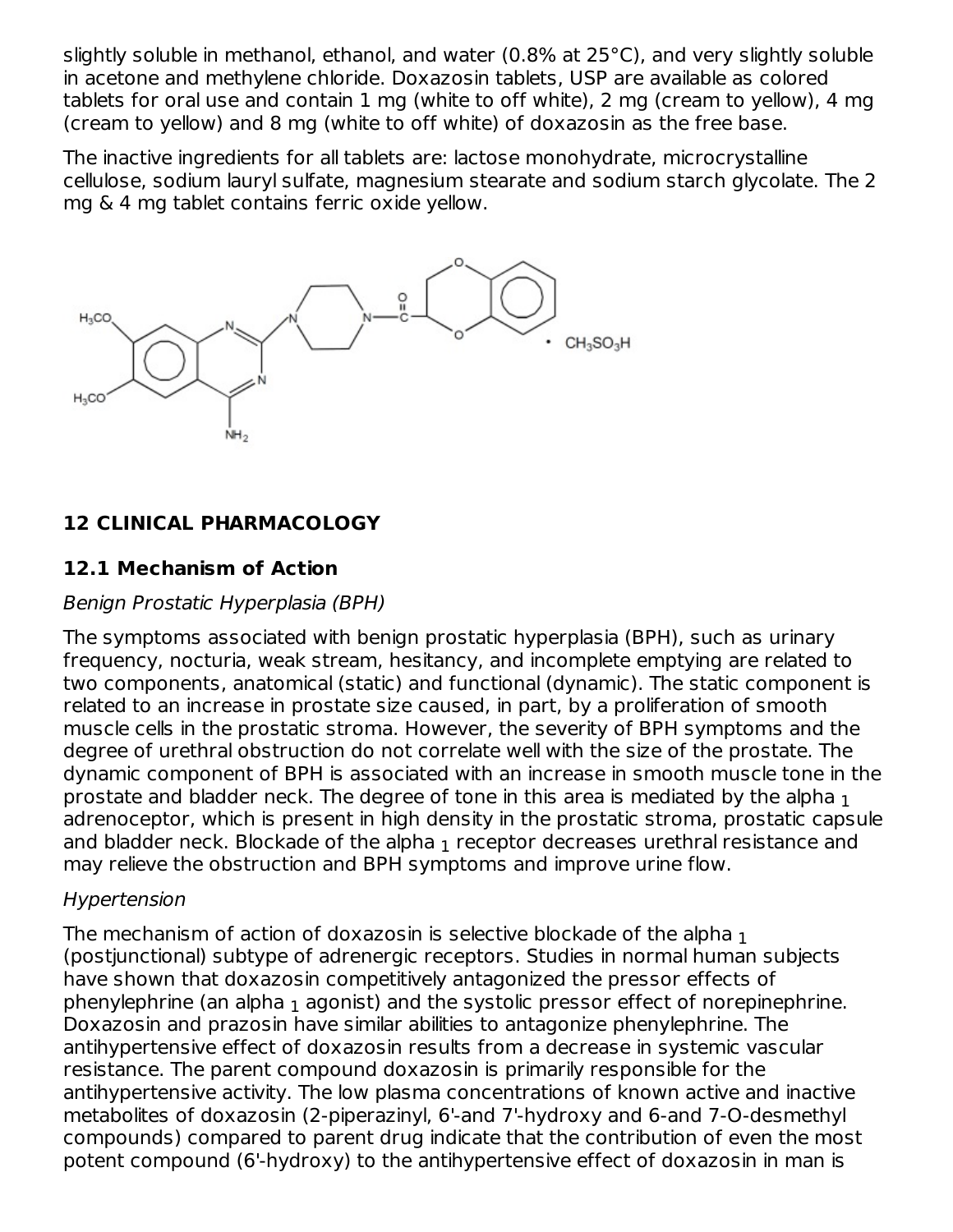probably small. The 6'-and 7'-hydroxy metabolites have demonstrated antioxidant properties at concentrations of 5 μM, in vitro.

# **12.2 Pharmacodynamics**

# Benign Prostatic Hyperplasia (BPH)

Administration of doxazosin to patients with symptomatic BPH resulted in a statistically significant improvement in maximum urinary flow rate [see Clinical Studies (14.1)].

# Effect on Normotensive Patients with Benign Prostatic Hyperplasia (BPH)

Although blockade of alpha  $_{\rm 1}$  adrenoceptors also lowers blood pressure in hypertensive patients with increased peripheral vascular resistance, doxazosin treatment of normotensive men with BPH did not result in a clinically significant blood pressure lowering effect (Table 4). The proportion of normotensive patients with a sitting systolic blood pressure less than 90 mmHg and/or diastolic blood pressure less than 60 mmHg at any time during treatment with doxazosin 1 mg to 8 mg once daily was 6.7% with doxazosin and not significantly different (statistically) from that with placebo (5%).

# Hypertension

Administration of doxazosin results in a reduction in systemic vascular resistance. In patients with hypertension, there is little change in cardiac output. Maximum reductions in blood pressure usually occur 2 to 6 hours after dosing and are associated with a small increase in standing heart rate. Like other alpha  $_1$ -adrenergic blocking agents, doxazosin has a greater effect on blood pressure and heart rate in the standing position.

# **12.3 Pharmacokinetics**

# Absorption

After oral administration of therapeutic doses, peak plasma levels of doxazosin occur at about 2 to 3 hours. Bioavailability is approximately 65%, reflecting first-pass metabolism of doxazosin by the liver. The effect of food on the pharmacokinetics of doxazosin was examined in a crossover study with twelve hypertensive subjects. Reductions of 18% in mean maximum plasma concentration (C  $_{\sf max}$ ) and 12% in the area under the concentration-time curve (AUC) occurred when doxazosin was administered with food. Neither of these differences is clinically significant.

In a crossover study in 24 normotensive subjects, the pharmacokinetics and safety of doxazosin were shown to be similar with morning and evening dosing regimens. The AUC after morning dosing was, however, 11% less than that after evening dosing and the time to peak concentration after evening dosing occurred significantly later than that after morning dosing (5.6 vs. 3.5 hours).

# Distribution

At the plasma concentrations achieved by therapeutic doses, approximately 98% of the circulating drug is bound to plasma proteins.

# **Metabolism**

Doxazosin is extensively metabolized in the liver, mainly by O-demethylation of the quinazoline nucleus or hydroxylation of the benzodioxan moiety. In vitro studies suggest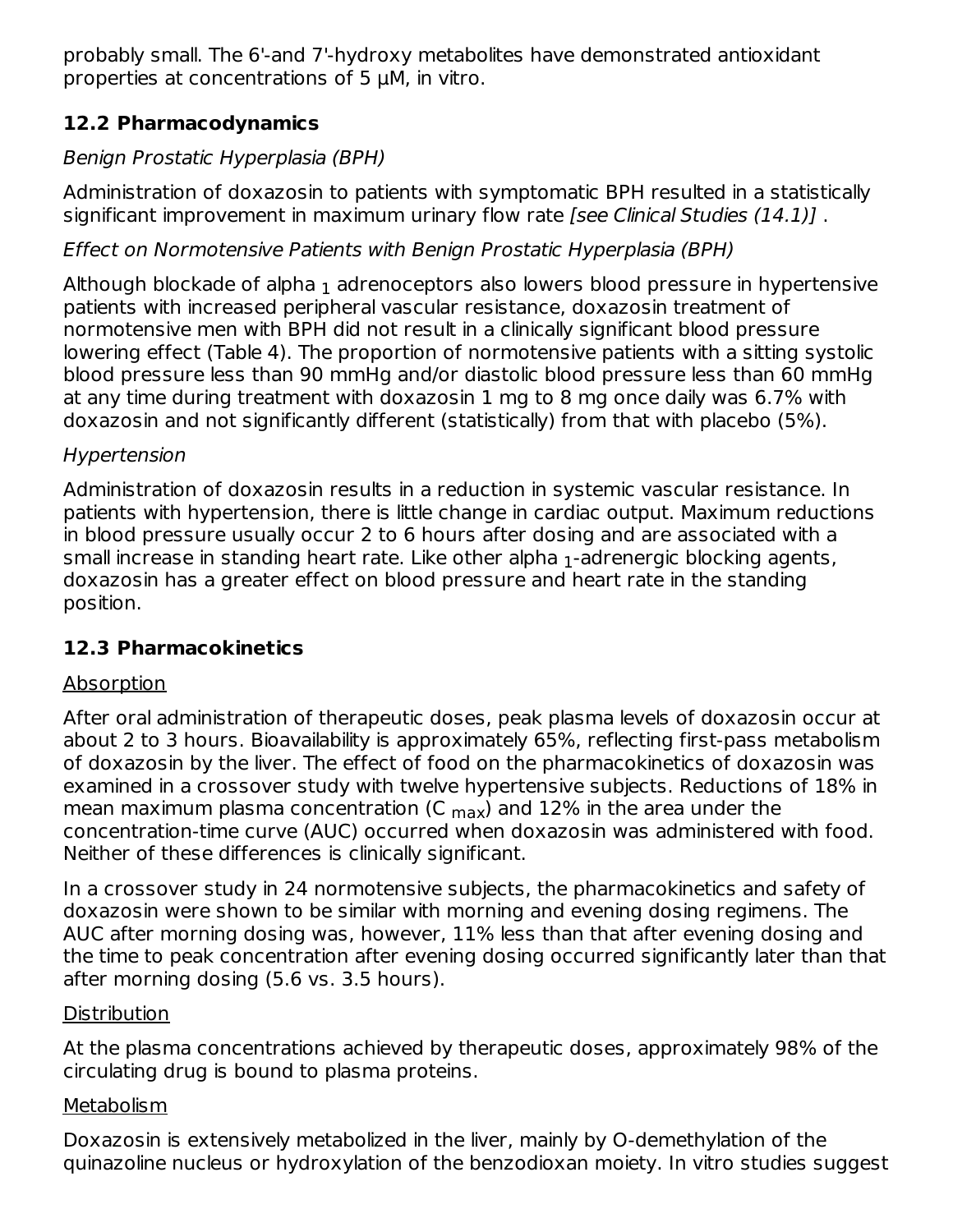that the primary pathway for elimination is via CYP 3A4; however, CYP 2D6 and CYP 2C9 metabolic pathways are also involved to a lesser extent. Although several active metabolites of doxazosin have been identified, the pharmacokinetics of these metabolites have not been characterized.

Excretion Plasma elimination of doxazosin is biphasic, with a terminal elimination half-life of about 22 hours. Steady-state studies in hypertensive patients given doxazosin doses of 2 mg to 16 mg once daily showed linear kinetics and dose proportionality. In two studies, following the administration of 2 mg orally once daily, the mean accumulation ratios (steady-state AUC vs. first-dose AUC) were 1.2 and 1.7. Enterohepatic recycling is suggested by secondary peaking of plasma doxazosin concentrations.

In a study of two subjects administered radiolabelled doxazosin 2 mg orally and 1 mg intravenously on two separate occasions, approximately 63% of the dose was eliminated in the feces and 9% of the dose was found in the urine. On average only 4.8% of the dose was excreted as unchanged drug in the feces and only a trace of the total radioactivity in the urine was attributed to unchanged drug.

#### Specific Populations

#### Geriatric

The pharmacokinetics of doxazosin in young ( $<$ 65 years) and elderly ( $\geq$ 65 years) subjects were similar for plasma half-life values and oral clearance.

#### Renal Impairment

Pharmacokinetic studies in elderly patients and patients with renal impairment have shown no significant alterations compared to younger patients with normal renal function.

#### Hepatic Impairment

Administration of a single 2 mg dose to patients with cirrhosis (Child-Pugh Class A) showed a 40% increase in exposure to doxazosin. The impact of moderate (Child-Pugh Class B) or severe (Child-Pugh Class C) hepatic impairment on the pharmacokinetics of doxazosin is not known [see Use in Specific Populations (8.6)] .

#### Drug Interactions

There are only limited data on the effects of drugs known to influence the hepatic metabolism of doxazosin (e.g., cimetidine).

Cimetidine: In healthy volunteers, the administration of a single 1 mg dose of doxazosin on day 1 of a four-day regimen of oral cimetidine (400 mg twice daily) resulted in a 10% increase in mean AUC of doxazosin, and a slight but not significant increase in mean C  $_{\sf max}$  and mean half-life of doxazosin.

In vitro data in human plasma indicate that doxazosin has no effect on protein binding of digoxin, warfarin, phenytoin, or indomethacin.

# **13 NONCLINICAL TOXICOLOGY**

# **13.1 Carcinogenesis, Mutagenesis, Impairment of Fertility**

Carcinogenesis and Mutagenesis: Chronic dietary administration (up to 24 months) of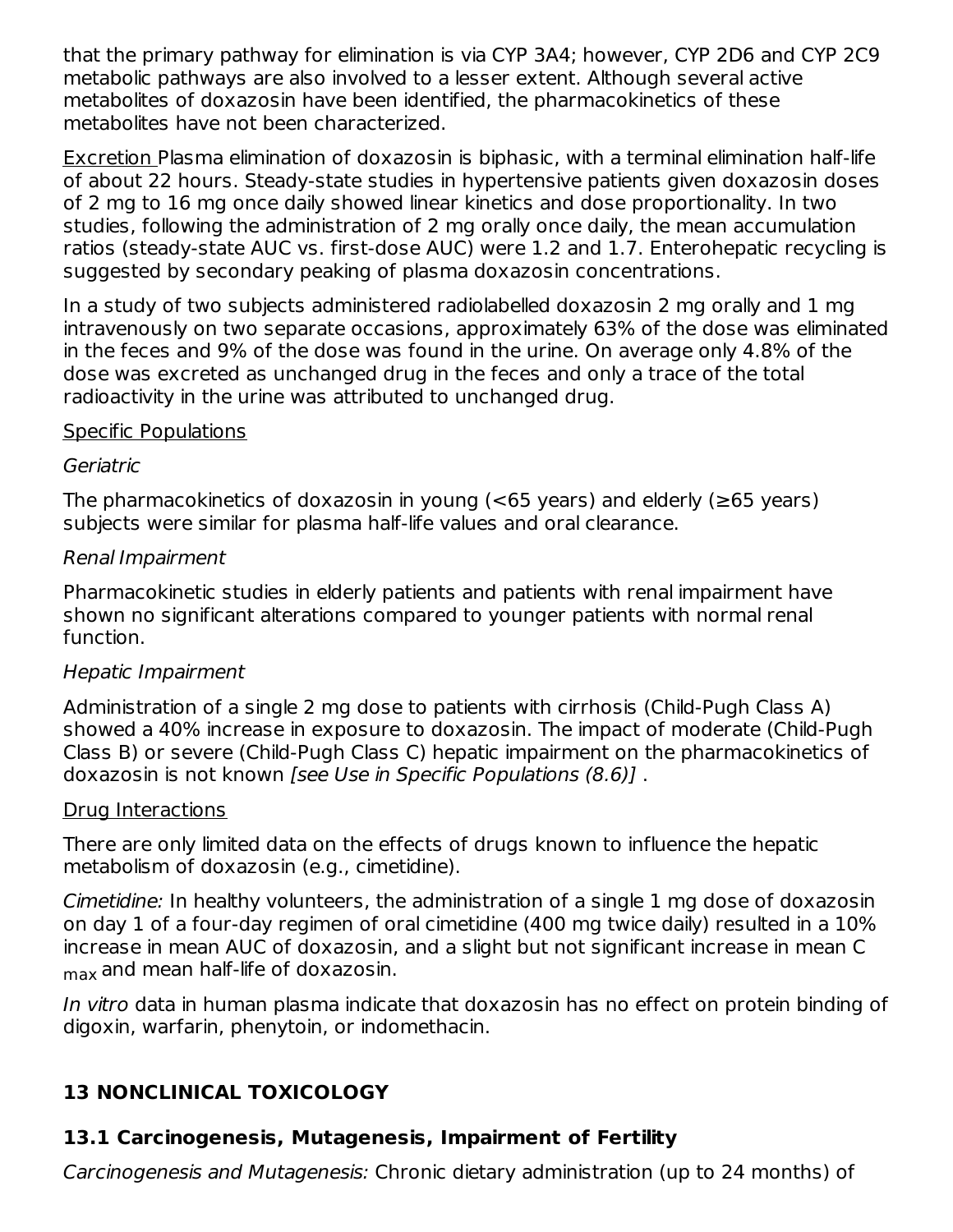doxazosin mesylate at maximally tolerated doses of 40 mg/kg/day in rats and 120 mg/kg/day in mice revealed no evidence of carcinogenic potential. The highest doses evaluated in the rat and mouse studies are associated with AUCs (a measure of systemic exposure) that are 8 times and 4 times, respectively, the human AUC at a dose of 16 mg/day.

Mutagenicity studies revealed no drug-or metabolite-related effects at either chromosomal or subchromosomal levels.

Fertility in Males: Studies in rats showed reduced fertility in males treated with doxazosin at oral doses of 20 (but not 5 or 10) mg/kg/day, about 4 times the AUC exposures obtained with a 12 mg/day human dose. This effect was reversible within two weeks of drug withdrawal. There have been no reports of any effects of doxazosin on male fertility in humans.

# **13.2 Animal Toxicology and Pharmacology**

An increased incidence of myocardial necrosis or fibrosis was observed in long-term (6 to 12 months) studies in rats and mice (exposure 8 times human AUC exposure in rats and somewhat equivalent to human C <sub>max</sub> exposure in mice). Findings were not seen at lower doses. In dogs no cardiotoxicity was observed following 12 months of oral dosing at doses that resulted in maximum plasma concentrations (C  $_{\sf max}$ ) 14 times the C  $_{\sf max}$ exposure in humans receiving a 12 mg/day therapeutic dose or in Wistar rats at C <sub>max</sub> exposures 15 times human C <sub>max</sub> exposure. There is no evidence that similar lesions occur in humans.

# **14 CLINICAL STUDIES**

# **14.1 Benign Prostatic Hyperplasia (BPH)**

The efficacy of doxazosin was evaluated extensively in over 900 patients with BPH in double-blind, placebo-controlled trials. Doxazosin treatment was superior to placebo in improving patient symptoms and urinary flow rate. Significant relief with doxazosin was seen as early as one week into the treatment regimen, with doxazosin-treated patients  $(N=173)$  showing a significant ( $p<0.01$ ) increase in maximum flow rate of 0.8 mL/sec compared to a decrease of 0.5 mL/sec in the placebo group (N=41). In long-term studies, improvement was maintained for up to 2 years of treatment. In 66 to 71% of patients, improvements above baseline were seen in both symptoms and maximum urinary flow rate.

In three placebo-controlled studies of 14 to 16 weeks' duration, obstructive symptoms (hesitation, intermittency, dribbling, weak urinary stream, incomplete emptying of the bladder) and irritative symptoms (nocturia, daytime frequency, urgency, burning) of BPH were evaluated at each visit by patient-assessed symptom questionnaires. The bothersomeness of symptoms was measured with a modified Boyarsky questionnaire. Symptom severity/frequency was assessed using a modified Boyarsky questionnaire or an AUA-based questionnaire. Uroflowmetric evaluations were performed at times of peak (2 to 6 hours post-dose) and/or trough (24 hours post-dose) plasma concentrations of doxazosin.

The results from the three placebo-controlled studies (N=609) showing significant efficacy with 4 mg and 8 mg doxazosin are summarized in Table 3. In all three studies,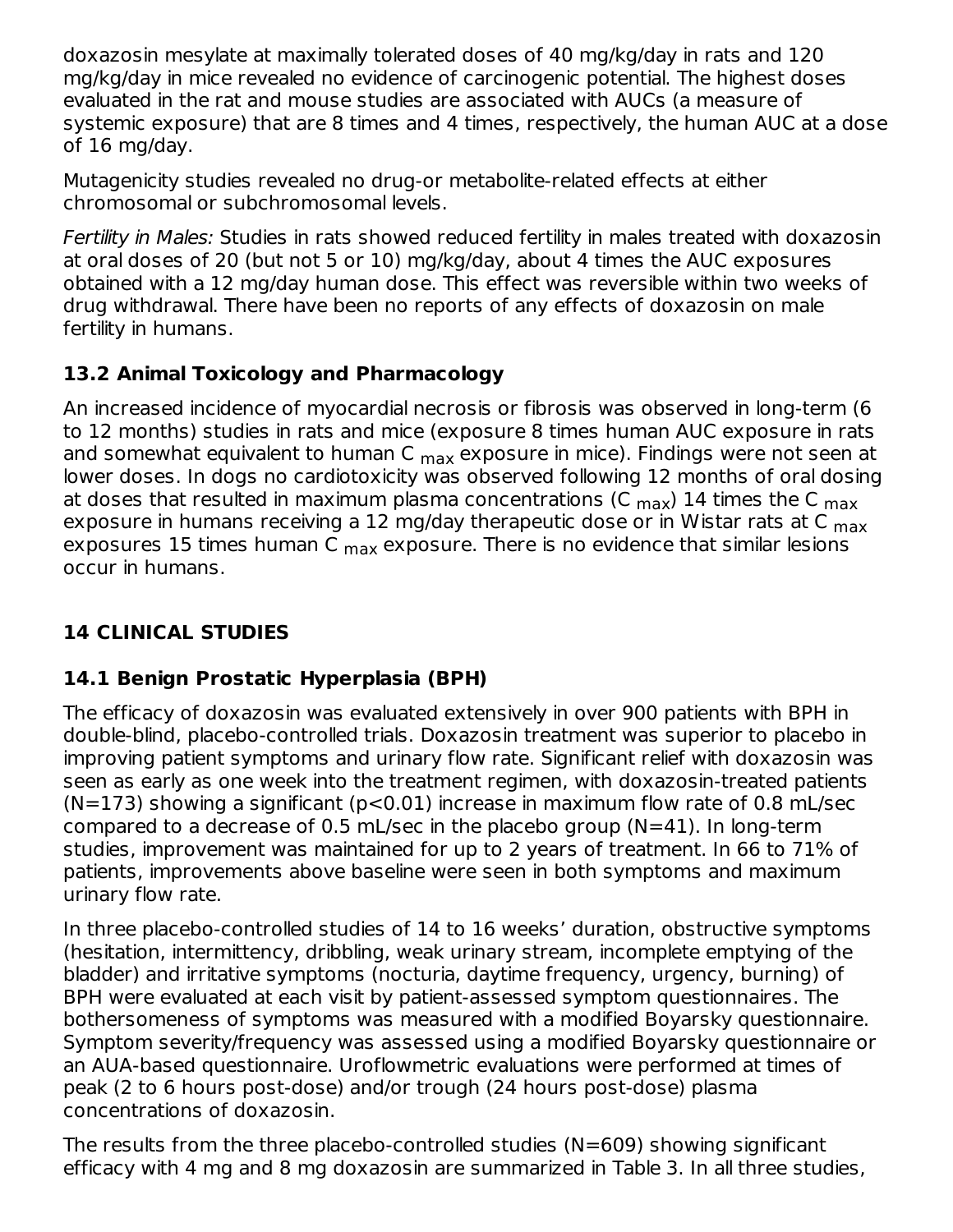doxazosin resulted in statistically significant relief of obstructive and irritative symptoms compared to placebo. Statistically significant improvements of 2.3 to 3.3 mL/sec in maximum flow rate were seen with doxazosin in Studies 1 and 2, compared to 0.1 to 0.7 mL/sec with placebo.

|                                                                                                                                           | <b>MAXIMUM FLOW</b><br>RATE<br>SYMPTOM SCORE <sup>a</sup><br>(mL/sec) |                        |                    |          |                        |                         |            |        |                              |                 |
|-------------------------------------------------------------------------------------------------------------------------------------------|-----------------------------------------------------------------------|------------------------|--------------------|----------|------------------------|-------------------------|------------|--------|------------------------------|-----------------|
|                                                                                                                                           |                                                                       | <b>MEAN</b>            | MEAN <sup>b</sup>  |          | <b>MEAN</b>            | <b>MEAN<sup>c</sup></b> |            |        |                              |                 |
| <b>STUDY 1 (Titration</b><br>to maximum dose of<br>$8 \text{ mg})$ <sup>e</sup>                                                           | N                                                                     | <b>BASELINE CHANGE</b> |                    | N        | <b>BASELINE CHANGE</b> |                         |            |        | STUDY 2<br>Maximum Flow Rate | $33**$          |
| Placebo<br>Doxazosin                                                                                                                      | 47<br>49                                                              | 15.6<br>14.5           | $-2.3$<br>$-4.9**$ | 41<br>41 | 9.7<br>9.8             | $+0.7$<br>$+2.9**$      | 3          |        |                              |                 |
| <b>STUDY 2 (Titration</b><br>to fixed dose-14<br>weeks) <sup>d</sup>                                                                      |                                                                       |                        |                    |          |                        |                         | 2          |        | $23*$                        |                 |
| Placebo                                                                                                                                   | 37                                                                    | 20.7                   | $-2.5$             | 30       | 10.6                   | $+0.1$                  |            |        |                              |                 |
| Doxazosin 4 mg                                                                                                                            | 3<br>8                                                                | 21.2                   | $-5.0**$           | 32       | 9.8                    | $+2.3*$                 |            | 0.1    |                              |                 |
| Doxazosin 8 mg                                                                                                                            | $\frac{4}{2}$                                                         | 19.9                   | $-4.2*$            | 36       | 10.5                   | $+3.3$ **               |            |        |                              |                 |
| <b>STUDY 3 (Titration</b><br>to fixed dose-12<br>weeks)                                                                                   |                                                                       |                        |                    |          |                        |                         | -1         |        |                              |                 |
| Placebo                                                                                                                                   | 4<br>7                                                                | 14.9                   | $-4.7$             | 44       | 9.9                    | $+2.1$                  | $-2$       |        |                              |                 |
| Doxazosin 4 mg                                                                                                                            | $\frac{4}{6}$                                                         | 16.6                   | $-6.1*$            | 46       | 9.6                    | $+2.6$                  | $-3$       | $-2.5$ |                              |                 |
| <sup>a</sup> AUA questionnaire (range 0 to 30) in studies 1 and 3. Modified Boyarsky<br>Questionnaire (range 7 to 39) in study 2.         |                                                                       |                        |                    |          |                        |                         |            |        |                              |                 |
| <sup>b</sup> Change is to endpoint.                                                                                                       |                                                                       |                        |                    |          |                        |                         |            |        |                              | $-4.2*$         |
| <sup>c</sup> Change is to fixed-dose efficacy phase, 22-26 hours post-dose for studies 1 and 3<br>and 2 to 6 hours post-dose for study 2. |                                                                       |                        |                    |          |                        |                         | $\cdot$ 5. |        | $-5.0**$                     |                 |
| d Study in hypertensives with BPH                                                                                                         |                                                                       |                        |                    |          |                        |                         |            |        | Symptom Score                |                 |
| e 36 patients received a dose of 8 mg doxazosin<br>$\star$ (**) p < 0.05 (0.01) compared to placebo mean change                           |                                                                       |                        |                    |          |                        |                         |            |        | 4 mg                         | 8 <sub>mg</sub> |

#### Table 3 SUMMARY OF EFFECTIVENESS DATA IN PLACEBO CONTROLLED TRIALS

In one fixed-dose study (Study 2), doxazosin therapy (4 mg to 8 mg, once daily) resulted in a significant and sustained improvement in maximum urinary flow rate of 2.3 to 3.3 mL/sec (Table 3) compared to placebo (0.1 mL/sec). In this study, the only study in which weekly evaluations were made, significant improvement with doxazosin vs. placebo was seen after one week. The proportion of patients who responded with a maximum flow rate improvement of ≥3 mL/sec was significantly larger with doxazosin (34 to 42%) than placebo (13 to 17%). A significantly greater improvement was also seen in average flow rate with doxazosin (1.6 mL/sec) than with placebo (0.2 mL/sec). The onset and time course of symptom relief and increased urinary flow from Study 1 are illustrated in Figure 1.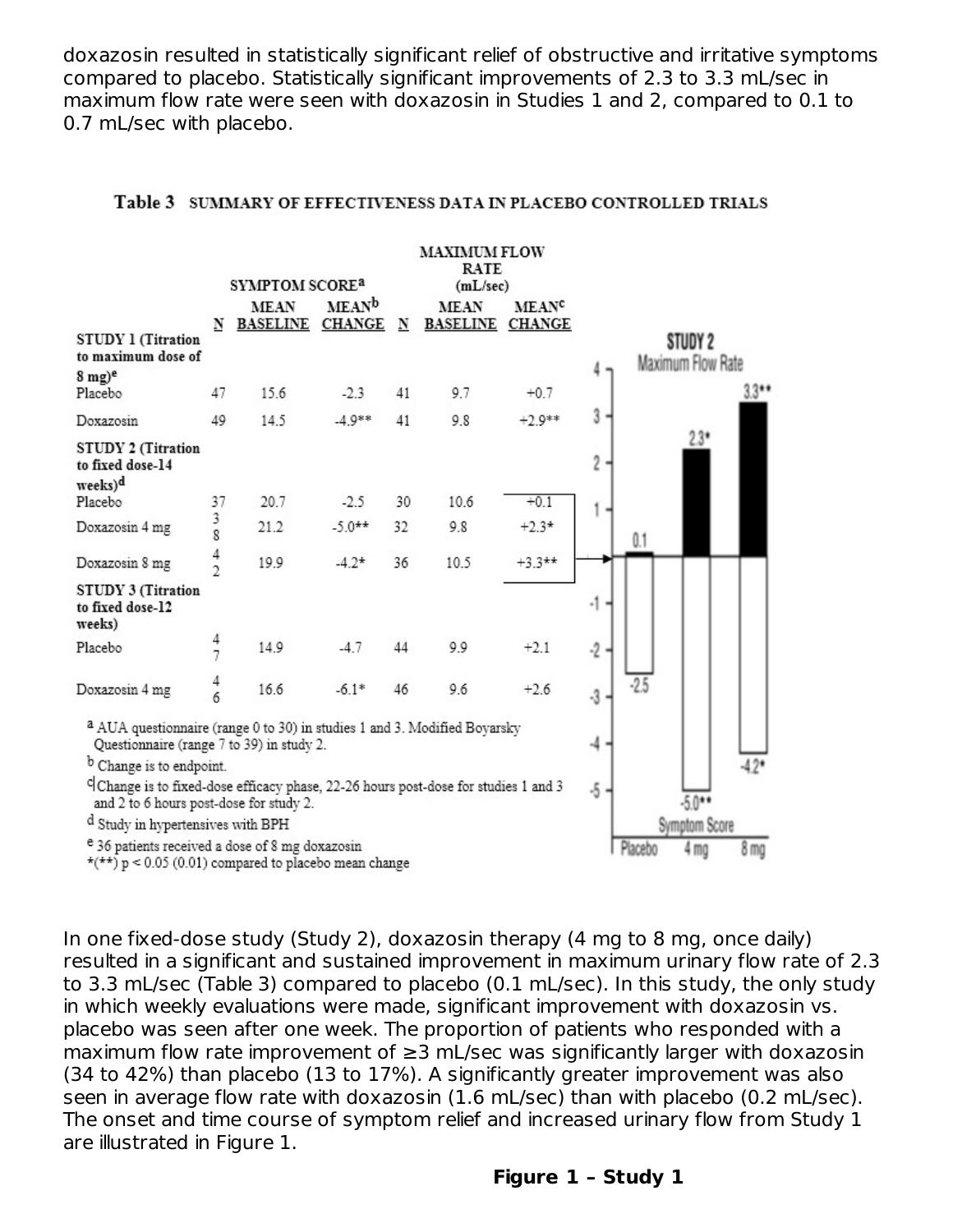

# **14.2 Hypertension**

In a pooled analysis of placebo-controlled hypertension studies with about 300 hypertensive patients per treatment group, doxazosin, at doses of 1 mg to 16 mg given once daily, lowered blood pressure at 24 hours by about 10/8 mmHg compared to placebo in the standing position and about 9/5 mmHg in the supine position. Peak blood pressure effects (1 to 6 hours) were larger by about 50 to 75% (i.e., trough values were about 55 to 70% of peak effect), with the larger peak-trough differences seen in systolic pressures. There was no apparent difference in the blood pressure response of Caucasians and blacks or of patients above and below age 65. In the same patient population, patients receiving doxazosin gained a mean of 0.6 kg compared to a mean loss of 0.1 kg for placebo patients.

#### **TABLE 4**

Mean Changes in Blood Pressure from Baseline to the Mean of the Final Efficacy Phase in Normotensives (Diastolic BP <90 mmHg)

in Two Double-blind, Placebo-controlled U.S. Studies with Doxazosin 1 mg to 8 mg once daily.

|                                    |                 | PLACEBO (N=85)                  | <b>DOXAZOSIN</b>         |         |  |  |  |
|------------------------------------|-----------------|---------------------------------|--------------------------|---------|--|--|--|
|                                    |                 |                                 | $(N=183)$                |         |  |  |  |
| Sitting BP (mmHg)                  |                 | Baseline Change Baseline Change |                          |         |  |  |  |
| Systolic                           | 128.4           | $-1.4$                          | 128.8                    | $-4.9*$ |  |  |  |
| <b>Diastolic</b>                   | 79.2            | $-1.2$                          | 79.6                     | $-2.4*$ |  |  |  |
| Standing BP (mmHg)                 | <b>Baseline</b> |                                 | Chang e Baseline Chang e |         |  |  |  |
| Systolic                           | 128.5           | $-0.6$                          | 128.5                    | $-5.3*$ |  |  |  |
| <b>Diastolic</b>                   | 80.5            | $-0.7$                          | 80.4                     | $-2.6*$ |  |  |  |
| *p $\leq$ 0.05 compared to placebo |                 |                                 |                          |         |  |  |  |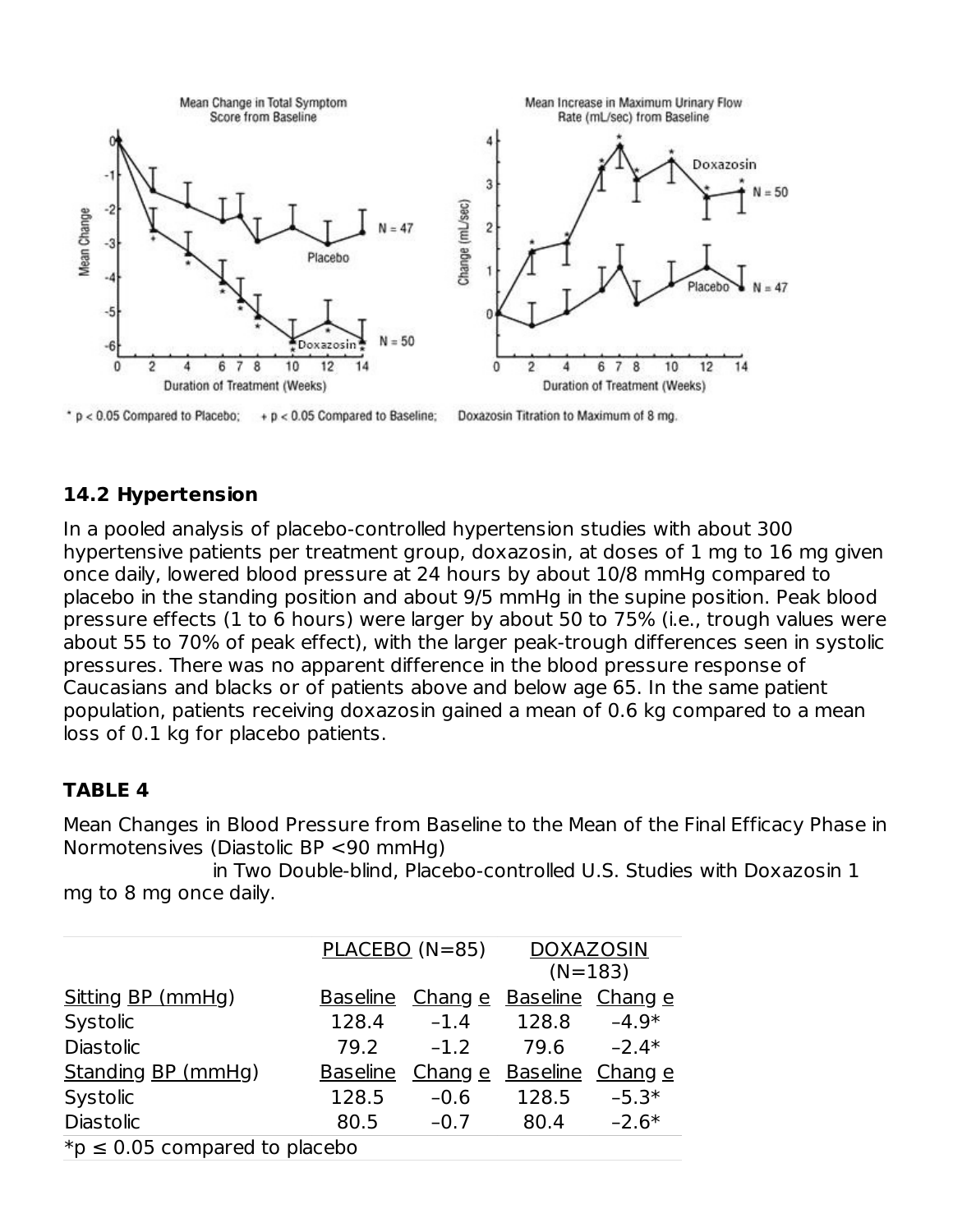# **16 HOW SUPPLIED/STORAGE AND HANDLING**

Doxazosin tablets, USP are available as functionally scored tablets for oral administration. Each tablet contains doxazosin mesylate equivalent to 1 mg (white to off white) of the active constituent, doxazosin.

1 mg: White to off white, round, biconvex uncoated tablets, debossed with "C3" on one side and breakline on other side and supplied as follows:

NDC:70518-2183-0

PACKAGING: 30 in 1 BLISTER PACK

Recommended Storage: Store at 20°C to 25°C (68°F to 77°F); excursions permitted to 15°C to 30°C (59°F to 86°F) [see USP Controlled Room Temperature].

Repackaged and Distributed By:

Remedy Repack, Inc.

625 Kolter Dr. Suite #4 Indiana, PA 1-724-465-8762

# **17 PATIENT COUNSELING INFORMATION**

Advise the patient to read the FDA-approved patient labeling (Patient Information).

Postural Hypotension

Advise patients of the possibility of syncopal and orthostatic symptoms, especially at the initiation of therapy, and urged to avoid driving or hazardous tasks for 24 hours after the first dose, after a dosage increase, and after interruption of therapy when treatment is resumed. Advise patients to report symptoms to their healthcare provider.

# Priapism

Advise patients of the possibility of priapism and to seek immediate medical attention if symptoms occur.

Repackaged By / Distributed By: RemedyRepack Inc.

625 Kolter Drive, Indiana, PA 15701

(724) 465-8762

# **PATIENT INFORMATION**

Doxazosin Tablets

(dox AY' zo sin)

# **What are doxazosin tablets?**

Doxazosin tablets are prescription medicine that contains doxazosin mesylate and is called an "alpha-blocker". Doxazosin tablets are used to treat:

- the symptoms of benign prostatic hyperplasia (BPH)
- high blood pressure (hypertension)

It is not known if doxazosin tablets are safe and effective in children.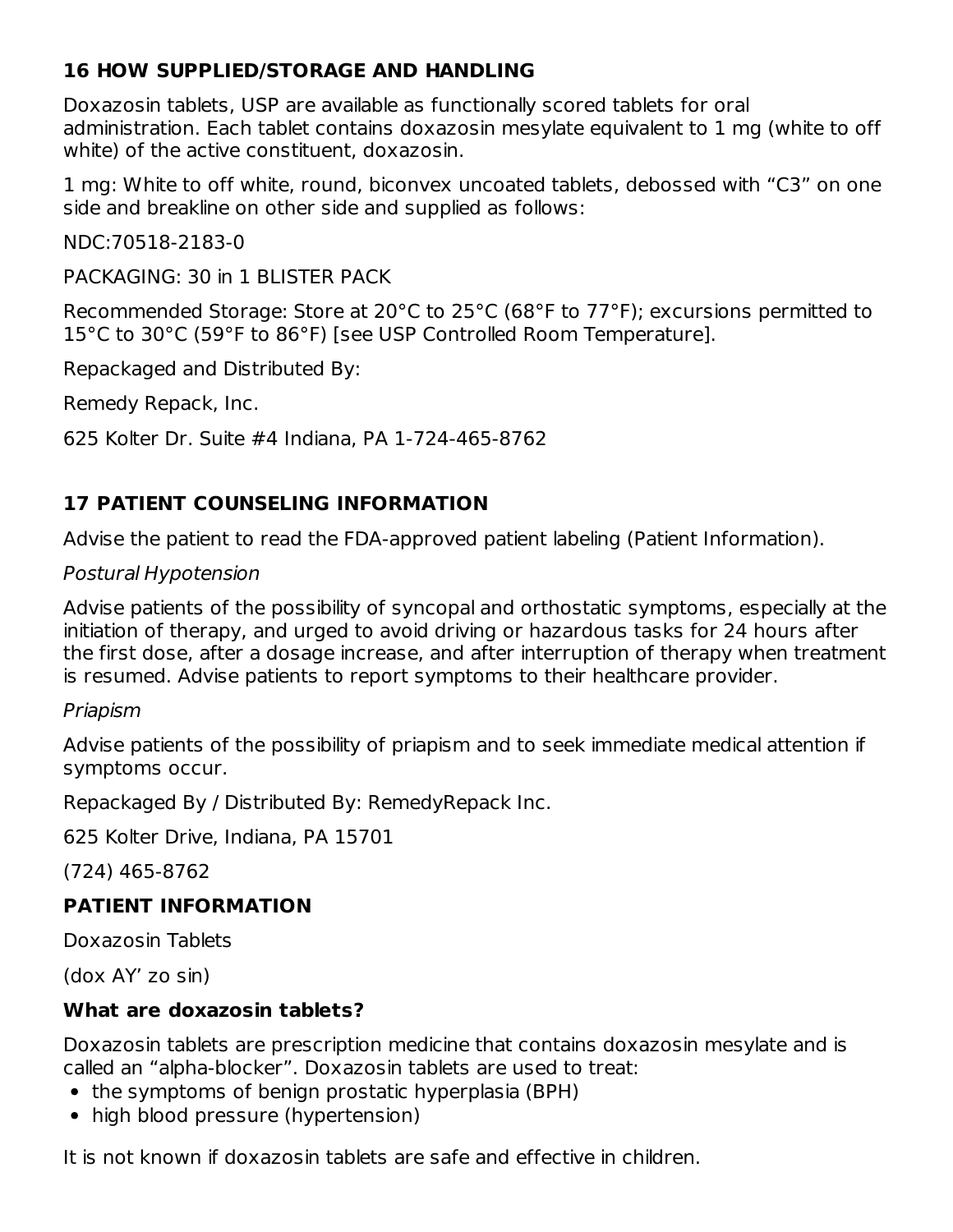# **Who should not take doxazosin tablets?**

#### **Do not take doxazosin tablets if you**:

• are allergic to doxazosin, other quinazolines, or any of the ingredients in doxazosin tablets. See the end of this Patient Information leaflet for a complete list of ingredients in doxazosin tablets.

# **What should I tell my healthcare provider before taking doxazosin tablets?**

#### **Before taking doxazosin tablets, tell your healthcare provider about all of your medical conditions, including if you**:

- have had low blood pressure, especially after taking other medicine. Signs of low blood pressure include fainting, dizziness, and lightheadedness.
- have any planned eye surgery
- have prostate cancer or a history of prostate cancer. Your healthcare provider may have you checked for prostate cancer before you start taking and while you take doxazosin tablets.
- have liver problems
- are pregnant or plan to become pregnant. It is not known if doxazosin will harm your unborn baby.
- are breastfeeding or plan to breastfeed. It is not known if doxazosin passes into your breastmilk. Talk to your healthcare provider about the best way to feed your baby if you take doxazosin tablets.

# **Tell your healthcare provider about all the medicines you take,** including

prescription and over-the-counter medicines, vitamins, and herbal supplements. Doxazosin tablets may affect the way other medicines work, and other medicines may affect the way doxazosin tablets works causing side effects.

# **Especially tell your healthcare provider if you take:**

- other medicine for high blood pressure
- medicine to treat erectile dysfunction (ED) called a phosphodiesterase type 5 (PDE-5) inhibitor. The use of doxazosin tablets with PDE-5 inhibitors can lead to a drop in blood pressure or to fainting.

Know the medicines you take. Keep a list of them to show your healthcare provider and pharmacist when you get a new medicine.

# **How should I take doxazosin tablets?**

# **What should I avoid while taking doxazosin tablets?**

Do not drive or perform any hazardous task until at least 24 hours after you have taken doxazosin tablets if you are taking:

- Take doxazosin tablets exactly as your healthcare provider tells you to take it.
- Your healthcare provider will tell you how much doxazosin tablets to take and when to take it.
- Your healthcare provider may need to change your dose of doxazosin tablets until it is the right dose for you.

# **What are the possible side effects of doxazosin tablets? Doxazosin tablets may cause serious side effects, including**:

The most common side effects of doxazosin tablets are:

Tell your healthcare provider if you have any side effect that bothers you or that does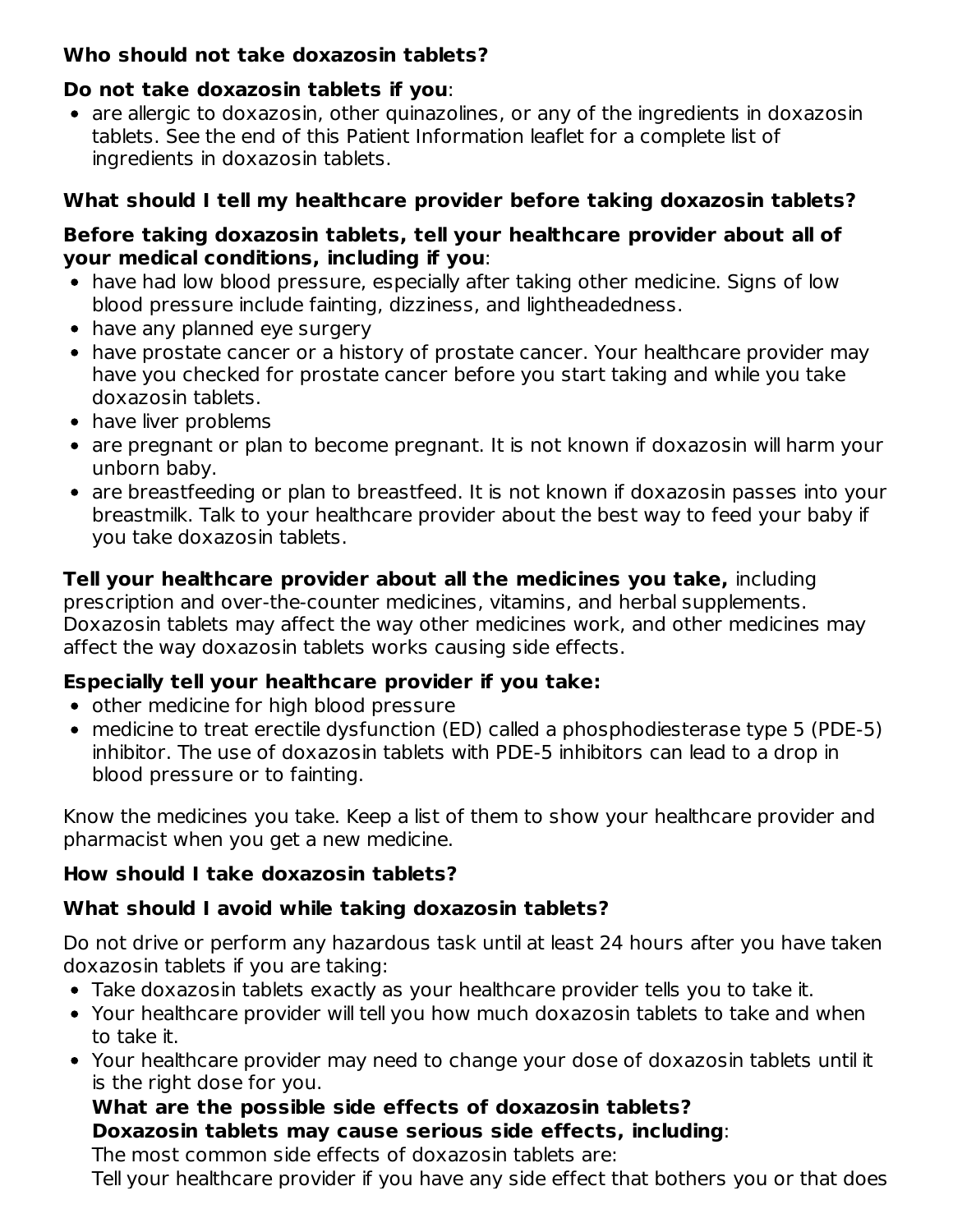Tell your healthcare provider if you have any side effect that bothers you or that does not go away. These are not all the possible side effects of doxazosin tablets. For more information, ask your healthcare provider or pharmacist.

Call your doctor for medical advice about side effects. You may report side effects to FDA at 1-800-FDA-1088.

**General information about the safe and effective use of doxazosin tablets.** Medicines are sometimes prescribed for purposes other than those listed in a Patient Information leaflet. Do not use doxazosin tablets for a condition for which it was not prescribed. Do not give doxazosin tablets to other people, even if they have the same symptoms you have. It may harm them.

This Patient Information leaflet summarizes the most important information about doxazosin tablets. For more information, ask your healthcare provider. You can ask your healthcare provider or pharmacist for information that is written for healthcare professionals.

### **What are the ingredients in doxazosin tablets?**

**Active ingredient**: doxazosin mesylate

**Inactive ingredients**: lactose monohydrate, microcrystalline cellulose, sodium lauryl sulfate, magnesium stearate and sodium starch glycolate. The 2 mg & 4 mg tablet contains ferric oxide yellow.

This Patient Information has been approved by the U.S. Food and Drug Administration

Repackaged and Distributed By:

Remedy Repack, Inc.

625 Kolter Dr. Suite #4 Indiana, PA 1-724-465-8762

- your first dose of doxazosin tablets
- Doxazosin tablets for the first time **after** your healthcare provider has increased your dose of doxazosin tablets
- Doxazosin tablets for the first time **after** any breaks (interruptions) in your treatment with doxazosin tablets
	- **A sudden drop in blood pressure**, especially when you first start treatment or when there is an increase in your dose of doxazosin tablets, is common but can also be serious. This may cause you to faint, or to feel dizzy or lightheaded. Your risk of having this problem may be increased if you take doxazosin tablets with certain other medicines that lower blood pressure including PDE-5 inhibitors. Your healthcare provider may monitor your blood pressure while you take doxazosin tablets. See "What should I avoid while taking doxazosin tablets?"
	- **Eye problems during cataract surgery**. A condition called Intraoperative Floppy Iris Syndrome (IFIS) can happen during cataract surgery if you take or have taken alpha-blockers such as doxazosin tablets. If you need to have cataract surgery, be sure to tell your healthcare provider if you take or have taken doxazosin tablets.
	- **A painful erection that will not go away**. Doxazosin tablets can cause a painful erection (priapism), which cannot be relieved by having sex. If this happens, get medical help right away. If priapism is not treated, you may not be able to get an erection in the future.
	- weakness or lack of energy (asthenia)
	- **dizziness**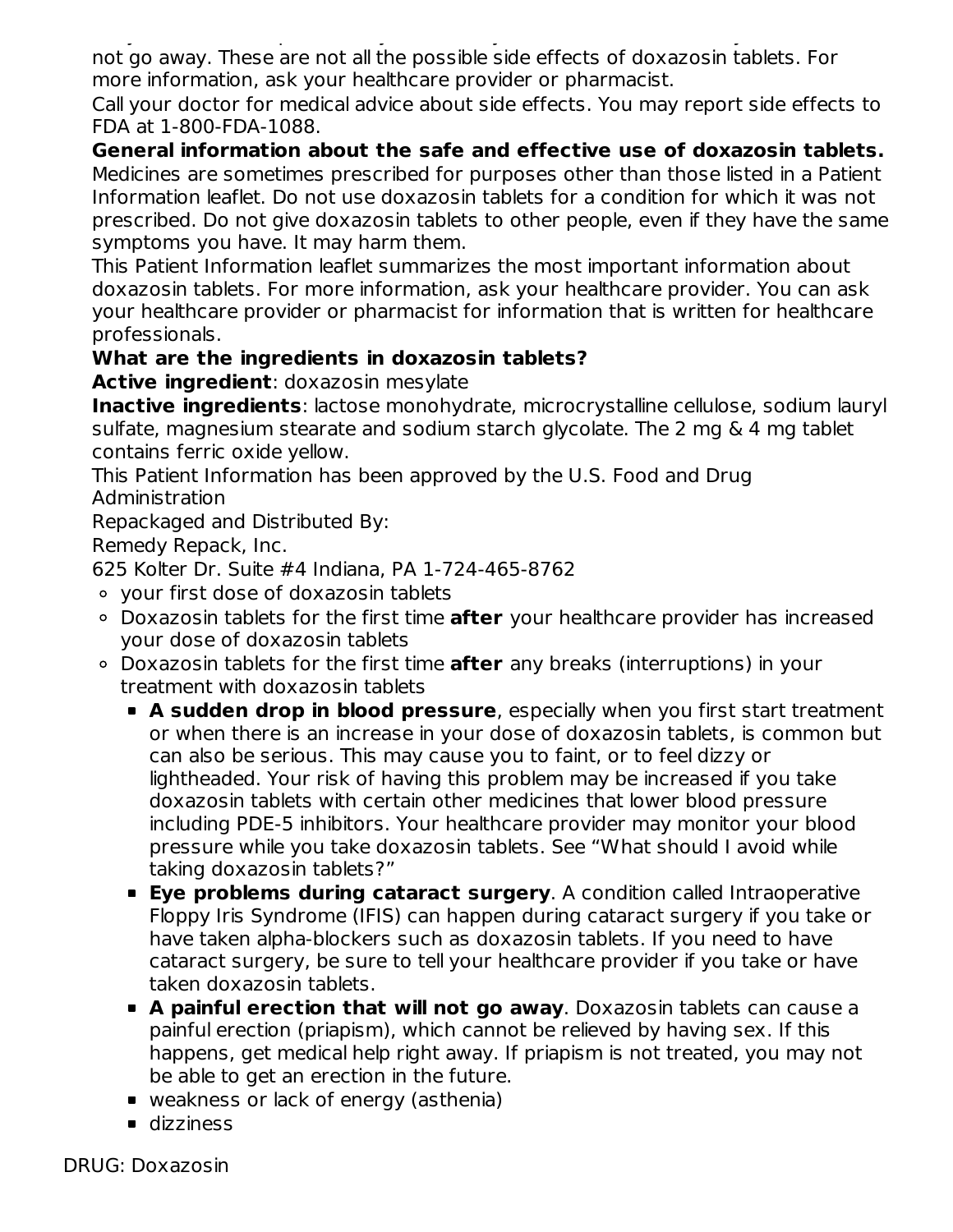GENERIC: Doxazosin

DOSAGE: TABLET

ADMINSTRATION: ORAL

NDC: 70518-2183-0

COLOR: white

SHAPE: ROUND

SCORE: Two even pieces

SIZE: 7 mm

IMPRINT: C3

PACKAGING: 30 in 1 BLISTER PACK

ACTIVE INGREDIENT(S):

DOXAZOSIN MESYLATE 1mg in 1

INACTIVE INGREDIENT(S):

- CELLULOSE, MICROCRYSTALLINE
- LACTOSE MONOHYDRATE
- SODIUM STARCH GLYCOLATE TYPE A POTATO
- **SODIUM LAURYL SULFATE**

| Doxazosin                      |                | NDC #: 70518-2183-00<br>Expires:<br>LOT#:<br>Source NDC: 16729-0211-01                                                                                                                         |  |  |  |  |
|--------------------------------|----------------|------------------------------------------------------------------------------------------------------------------------------------------------------------------------------------------------|--|--|--|--|
| mg<br><b>Tablet</b><br>QTY: 30 |                | MFG: Accord, Durham, NC 27703<br>Keep this and all medication out of the reach of children                                                                                                     |  |  |  |  |
| remedy<br><b>Drepack</b>       | <b>RX ONLY</b> | Directions For Use: See Package Insert<br>Store at 20-25°C (68-77°F); excursions permitted to 15-30°C (59-86°F) [See USP]<br>Repackaged by: RemedyRepack Inc., Indiana, PA 15701, 724.465.8762 |  |  |  |  |

| <b>DOXAZOSIN</b>               |                                          |                              |                                     |  |  |  |  |
|--------------------------------|------------------------------------------|------------------------------|-------------------------------------|--|--|--|--|
| doxazosin tablet               |                                          |                              |                                     |  |  |  |  |
|                                |                                          |                              |                                     |  |  |  |  |
| <b>Product Information</b>     |                                          |                              |                                     |  |  |  |  |
| <b>Product Type</b>            | <b>HUMAN PRESCRIPTION</b><br><b>DRUG</b> | <b>Item Code</b><br>(Source) | NDC: 70518-2183(NDC: 16729-<br>211) |  |  |  |  |
| <b>Route of Administration</b> | ORAL                                     |                              |                                     |  |  |  |  |
|                                |                                          |                              |                                     |  |  |  |  |